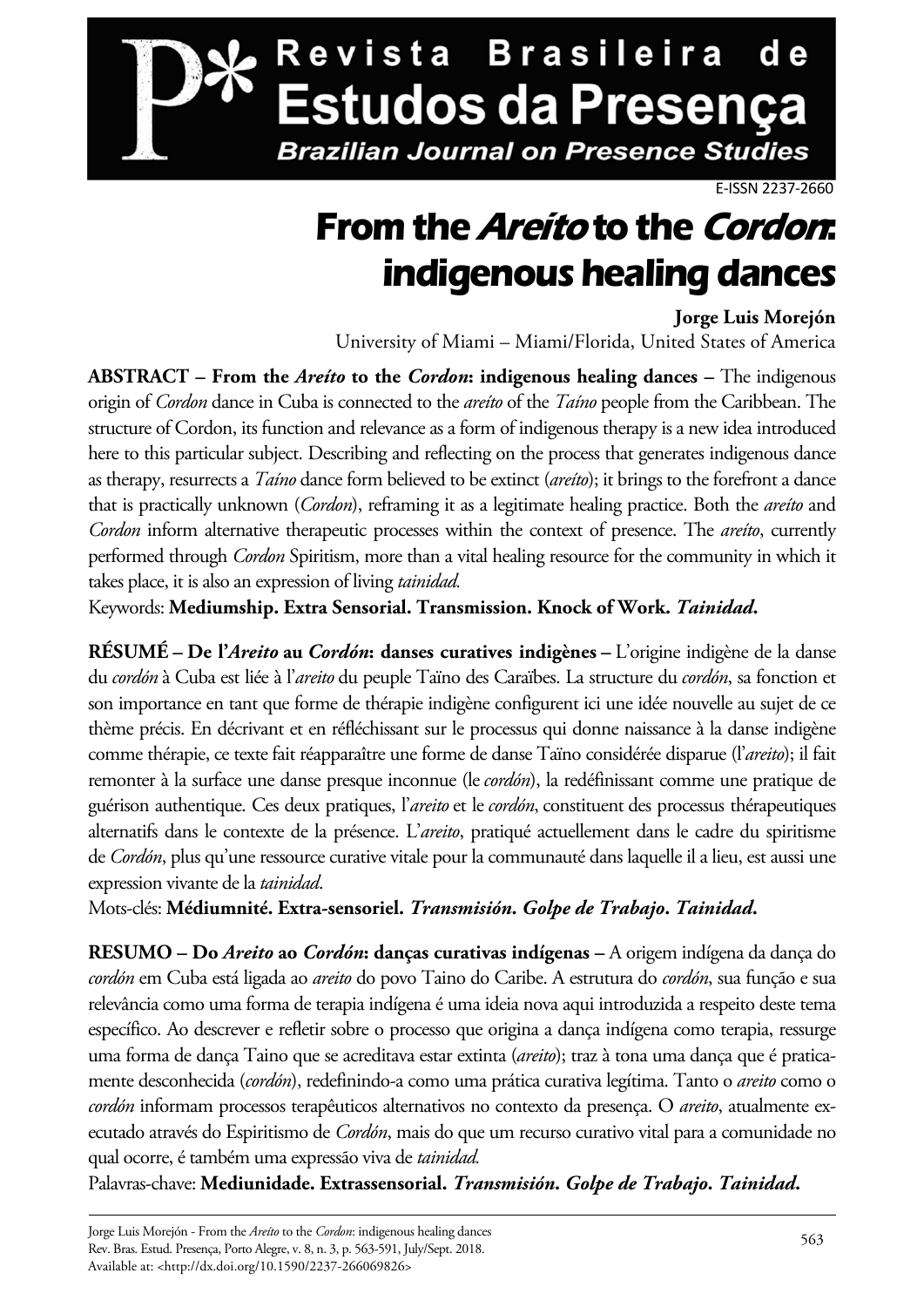E‐ISSN 2237‐2660

### **Introduction**

The myth of extinction of our native peoples in the Caribbean, as it has been expressed by Cuban professor of Native American Studies and former director of the Office for Latin America at the Smithsonian National Museum of the American Indian, José Barreiro, has contributed to the generalized believe that the Caribbean indigenous people and their culture are extinct. However, a number of comparative studies about the *areíto* dance, a type of *Taíno* performance practice, have been linked to *Espiritismo del Cordon*, (*Cordon* Spiritism), a religious practice which is still part of Cuba's living culture. Performance researcher Diana Taylor revitalizes the concept of the *areíto* in her book *The Archive and the Repertoire* by proposing it as a model to substitute Western performance structures in our continent by an indigenous model. She defines the *areíto* as a "song-dance", a term used by the "conquerors" to describe "[...] a collective act involving singing, dancing, celebration, and worship that claimed aesthetic as well as sociopolitical and religious legitimacy" (Taylor, 2003, p. 15). I believe *Cordon* practitioners have managed to keep a performative structure rooted in *Taíno* indigenous tradition as a manifestation of living culture.

The importance of the *areíto* is that it "blurs all Aristotelian notions of discretely developed genres, publics and ends" (Taylor, 2003, p. 15). Thus, different from Western performances, the *areíto* is more of a performance complex that included social events such as weddings and intertribal construction of new dwellings; religious ceremonies such as the dances to the god Hurakan, and entertainment events such as the storytelling of personal and tribal stories. Thus, the *areíto* is a performance model that "[…] exceeds compartmentalization either by genre (song-dance), by participant/actors or by intended effect (religious, sociopolitical, aesthetic)" (Taylor 2003, p. 15). As an artist in search for a new sense of Caribbean indigenous consciousness, I situate the *areíto* within the context of *Cordon* Spiritism, specifically the *Cordon* dance. I discuss *Cordon* in terms of its origin, its circular structure, its preparation and its chants. In regard to its bioenergetic exchange capabilities, I explain Cordon's relationship with mediumship, its historicity and the extra sensorial communication it generates. Its presence as part of living culture is described through the natural energetic transfer it facilitates as well as the five ceremonial stages performed for heal-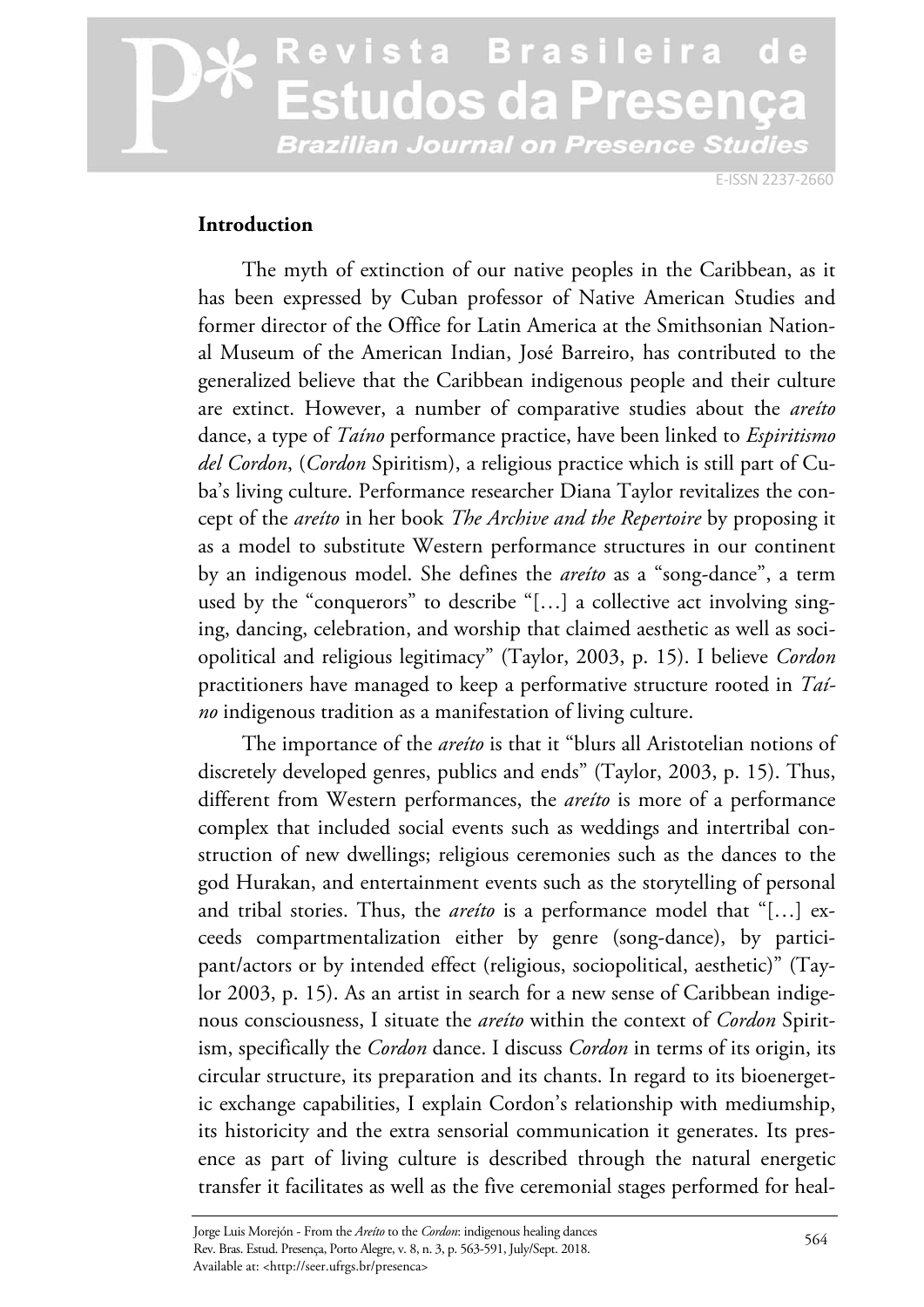#### E‐ISSN 2237‐2660

ing purposes. All of these important aspects are highlighted in this study hoping to call the reader's attention to Caribbean indigenous performance not as an extinct or obsolete body of knowledge, but as a viable source of healing still present and available.

### **Origin**

Cordon Spiritism is a practice which uses a dance ritual that exhibits the same characteristics as the *areíto* dance*.* Still practiced in Monte Oscuro, a town in the Granma province, on the eastern part of Cuba, near the emblematic city of Bayamo, the *areíto* has become what could be described as *Cordon* dance. Founded in 1513, Bayamo is the second of the first seven cities founded by Governor Diego Velázquez de Cuéllar (1465-1524) during the conquest of the island in 1512. In accordance with the Bules of Donation also called the Alexandrine Bulls, Pope Alexander VI gave the Spanish Queen and King in 1493 dominance over the newly found territories in order to Christianize their indigenous populations. This process of so called *humanization* took place through the construction of towns. This is important in establishing the link observed between those first Spanish villages founded by the Spanish Crown and the so-called *pueblos de índios* or indigenous villages, built in their outskirts, with that purpose, since 1503 all over the Greater Antilles. Cuban writer, historian, and archaeologist Antonio Bachiller y Morales (1812-1889) in his book *Cuba Primitiva*, mentions an indigenous neighborhood of Bayamo called *Bayajá,* which may be proof of such proximity and its possible influence on the non-indigenous inhabitants of the area (Bachiller y Morales, 1883). Since 1541, by mandate, mestizos and Africans were not allowed to live among the indigenous, so probably, the indigenous communities built as a result of this reconcentration policy were able to keep many of their practices and believes intact. This proximity may have caused, as well, the retention of the *areíto* dance by creoles mixed with *Taíno* men and women in the form it is performed today as *Cordon* dance.

This, of course, was not a smooth process; because of its capacity to preserve *Taíno* culture and religion, the *areíto* faced the rejection of the Spanish government and the Catholic Church right from the beginning of the invasion and further occupation of the Caribbean islands. The *areíto* was banned by the Spanish Crown as early as 1512, two decades after the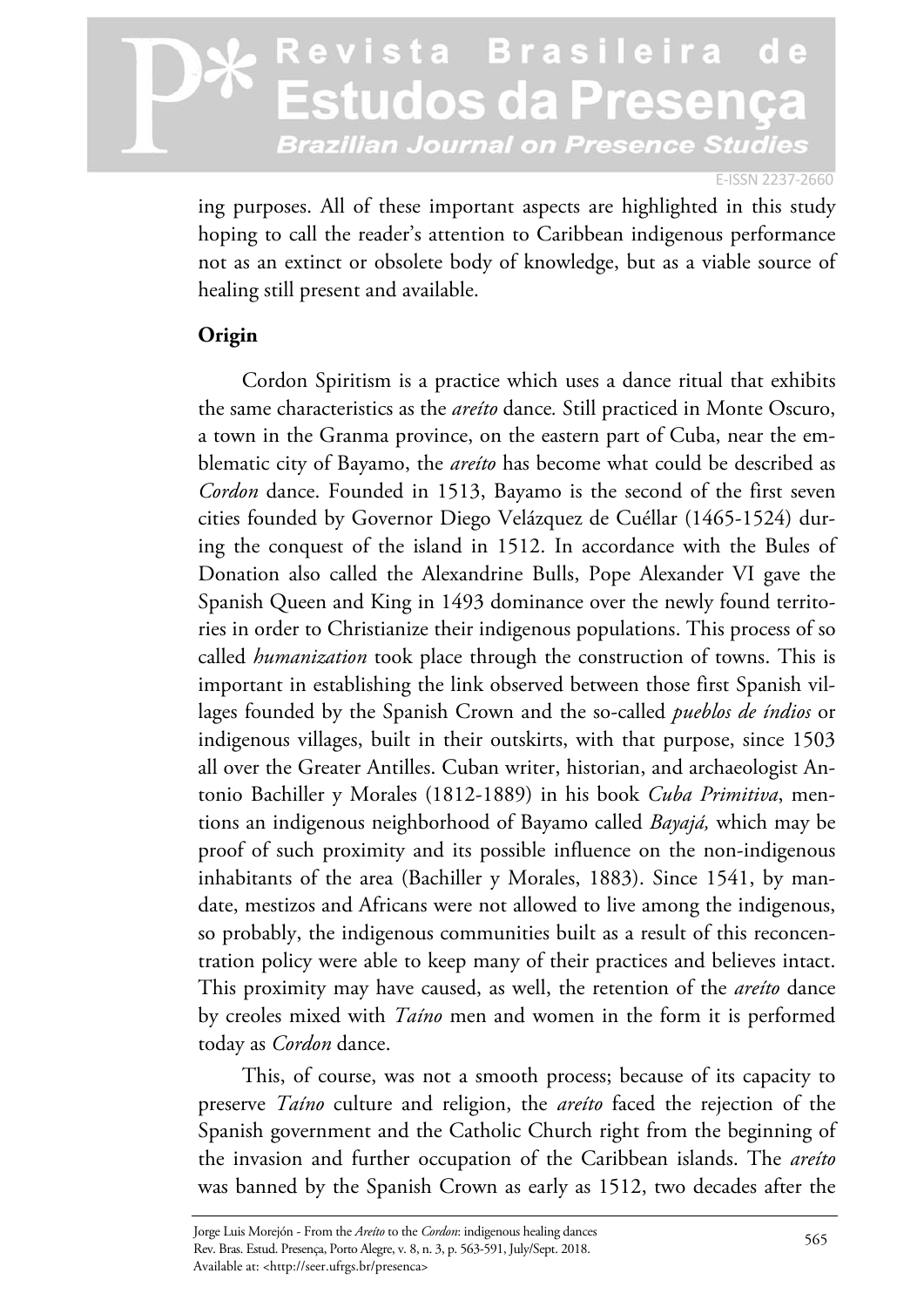#### E‐ISSN 2237‐2660

Spanish arrival to the Greater Antilles. Although the ban was officially reversed in 1518, such legalized opposition framed the *Taíno* habit of producing indigenous phenomena, disguised perhaps under false semblance. Probably, the *areíto* went underground to eventually emerge as *Cordon* dance, the performance aspect of *Cordon* Spiritism. Compared to the *areíto*, *Cordon* dance is a syncretic form that includes indigenous, Catholic and Spiritism beliefs. Referencing the ideas of Lisa Blackman, Professor of Embodiment and Experience, I refer to Spiritism as extra sensorial perception and communication with nonmaterial forms, or, as I call them, disembodied entities (Blackman, 2012). Thus, the *areíto* was an autochthonous indigenous performance complex based mainly on embodied experiences such as dancing and chanting in circles while holding hands, to invoke disembodied entities familiar to the *Taíno*.

Cuban writer and journalist Angel Lago Vieito, in his analysis of Cuban anthropologist Fernando Ortiz (1881-1969) and his study about the origin of the *Cordon* ceremony, calls our attention to the possible presence of surviving indigenous religion in the ritual. Ortiz, however, concluded that the *Cordon* had no indigenous influence, stating that the belief in immortal spirits, in apparitions and mystic ecstasies, rather, belong to all early stages of humanity's evolution (Ortiz *apud* Vieito, n.d.). This is very similar to what *Cordon*'s mediums do today, but for a different reason. With that said, it is important to note that Ortiz admitted that "Cuban indigenous people had their dance rituals to '*sacar muertos*', or 'remove the dead'" (Ortiz *apud* Vieito, n.d., n.p.). The indigenous practice of removing the dead, explained by anthropological archaeologist Jeffrey P. Blomster, in reference to Mesoamerican rituals of death, removes the dead from the domain of the living. It demarcates them as dead or somehow different from living members of society who negotiate the ritual space by putting their dancing bodies on the line. The dance in this case mediates the relationship between the dead and the living members of the community but does not aim at communicating with them for healing purposes as *Cordon* mediums do. If the connection between *areíto* and *Cordon* is indeed true, this means, that *Taínos*, also worked with extra sensorial communication and that such communication probably took place while in trance, a phenomenon that can be described as a form of "energetic exchange or interchange that has psychic pool" (Blackman, 2012).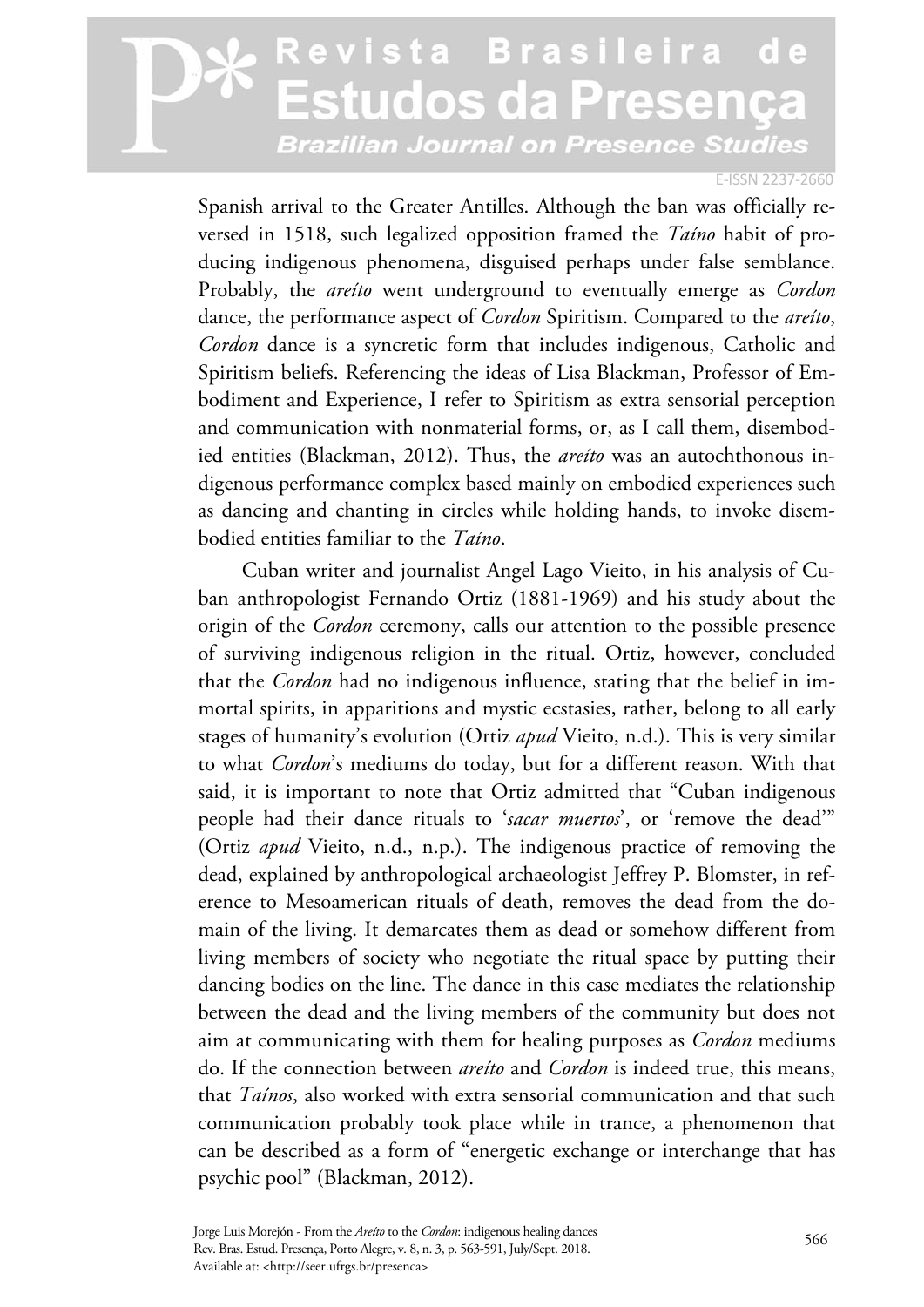#### E‐ISSN 2237‐2660

For the *Taíno*, this energetic exchange was probably essential in the process of communicating with their ancestors. For this, they relied on the *behíque*, "a name meaning priest and medicine man/witchdoctor", who played the role of a modern medium (Clayton, 2012, p. 70). The *behíque's*  suggestions, the drumming of the *mayohuacan* and the ingestion of psychoactive substances or fermented beverages made out of the *yucca* root, all facilitated this altered state of consciousness or trance. This trance, framed by the dance, seems to have facilitated communication with the spirits. Modern Cubans who practice Scientific or Table Spiritism, "perform their spiritual tasks sitting at a table", whereas those who engage in Hybrid Spiritism or *Cruzado*, rely on animal sacrifices, consumption of their blood and the preparation of brews (Saenz Coopat; Vinueza 2007, p. 39). *Cordon* or Circle Spiritism practitioners, like *Taínos*, establish this communication with the ancestors in a performative and embodied way which is manifested through the dance.

Mistakenly, Ortiz echoed the currently discredited point of view that none of this took place beyond the sixteenth century, arguing that "[…] the indigenous people of Cuba disappeared and were replaced by black Africans who occupied their position in the social scale" (Ortiz *apud* Vieito, n.d., n.p). This seems a contradiction worth clarifying. After referring to the Spanish persecution of indigenous beliefs, (which occurred after the sixteenth century), Ortiz declared in later works that "[…] they, (the indigenous beliefs), should have easily passed from the indigenous sacro-magic ideology to their syncretism along with Spanish paralleled ideas" (Ortiz *apud* Vieito, n.d., n.p). It is difficult to imagine the survival of indigenous sacro-magic believes without the survival of indigenous people themselves. The syncretism is indeed observable because indigenous people still exist. As the *areíto* re-emerged through *Cordon*'s catholicized prayers enunciated at the beginning of the session, so did indigenous descendants of those first reconcentrated populations of the area and elsewhere in the island, the socalled *pueblos de índios*.

The *areíto* is also associated with other folk religions from rural areas, presumably of *guajiro* (mestizo) origin, which is related to indigenous practices. It has been also linked, as argued by Cuban philosopher Jorge Ramirez Calzadilla, "[…] to a lesser degree, with religions of African origin" (2005, p. 202). However, when it comes to the dance aspect of Cordon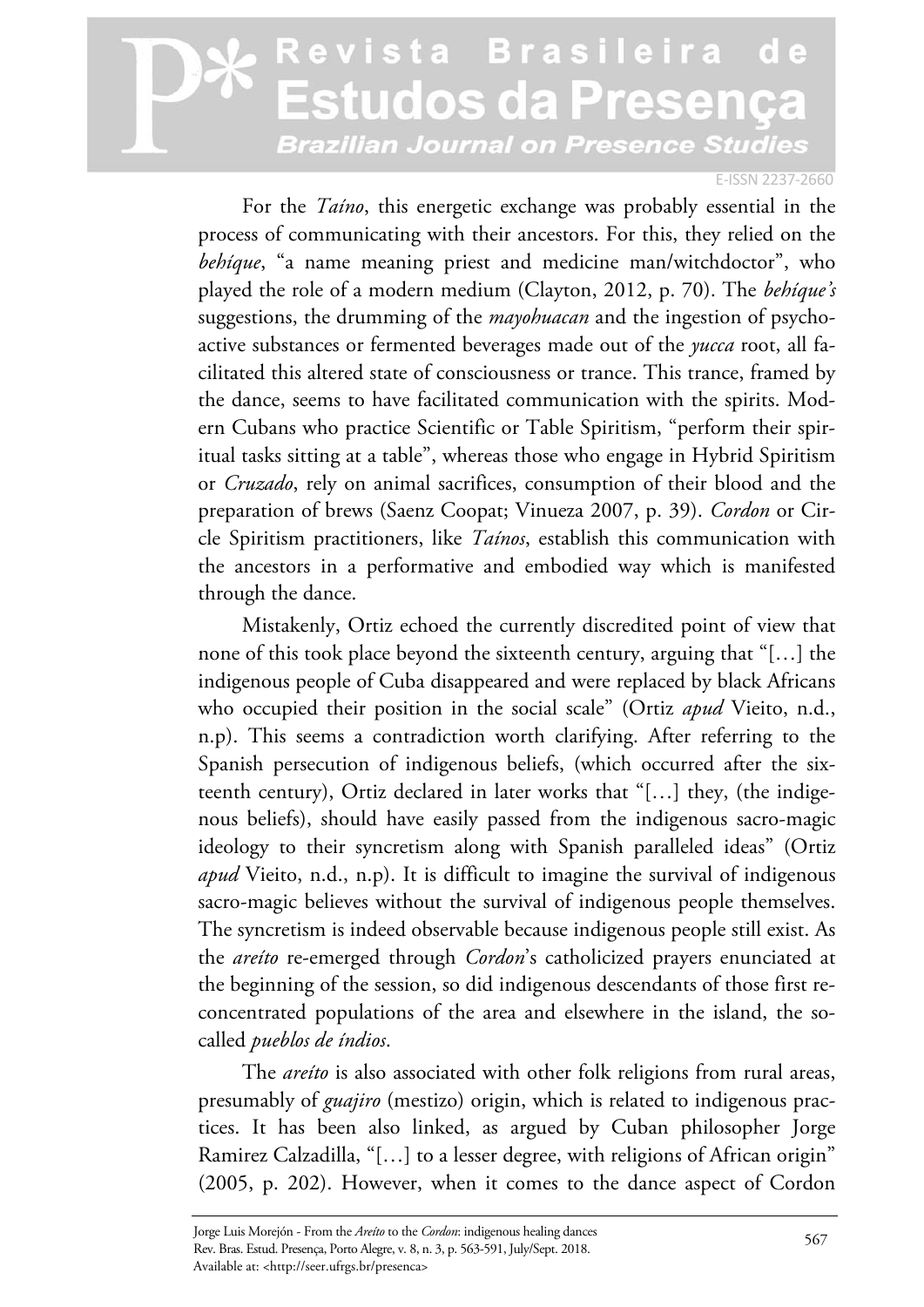#### E‐ISSN 2237‐2660

Spiritism, the bodies produced as a result of such syncretic influences remain indigenous. Looked at through the gaze of early ethnologists, their bodies are Arawak, when dancing in a backward and forward repetitive step. They are Warau in the "measured stamping" of their feet (Wood, 1882, p. 2154). They do not express the torso mobility of the African bodies in Cuba, but the stern execution of the dances of the Orinoco Valley. This means that as mediums of expression, *Cordon* dancing bodies are symbols and agents of change that represent indigenous consciousness, resurgence and presence.

*Taíno* social meaning is inscribed in *Cordon* dancing bodies as a form of moving text that performs *tainidad*. When *cordoneros,* the name *Cordon* dancers are given by the community, dance, they become a primary site for the construction and performance of *Taíno* visibility. The dance, and not the bones, as expressed by Blomster in reference to Oaxaca's death rituals of *sacar muertos*, is a "durable signifier of the person and an important referent in the construction and performance" of *Taíno* memory, *Taíno* aesthetics and *Taíno* healing (Blomster, 2011, p. 106). Their circular ritual, then and now, continues to be a reminder of ancestral healing practices, emerging from centuries of colonial erasure.

### **The Circle**

*Cordon* dance owes its name precisely to the fact that the participants stand, holding hands, forming a circular cord or string of people. The *areítos* danced by the *Taínos* were done in circles as well. An important element of the *Cordon* ceremony is that of the healing blessings, which can be described as a counterclockwise turn facilitated by the leading medium or *medium cabecero* (head medium). The leading medium, who plays the role of the *behíque*, uses his right hand to hold the participant's right hand, lifting his/her arm to turn him/her on his/her own axis, one by one. This movement resembles the sigmoid turns performed by the *Taínos* during their *areítos* "following the spiral lines, representing the cosmic vitality […] of the great meteor" or the "sinuous direction" of the hurricane's winds (Guerra, 1998, p. 12-13). This is an important aspect of the dance that, Spanish chronicler Pedro Mártir de Anglería (1457-1526) saw *Taínos* perform before a *cemi* or ancestral spirit. It was also described by Father Jacques Du Tertre (1610-1687) in his work *l'Histoire générale des Antilles*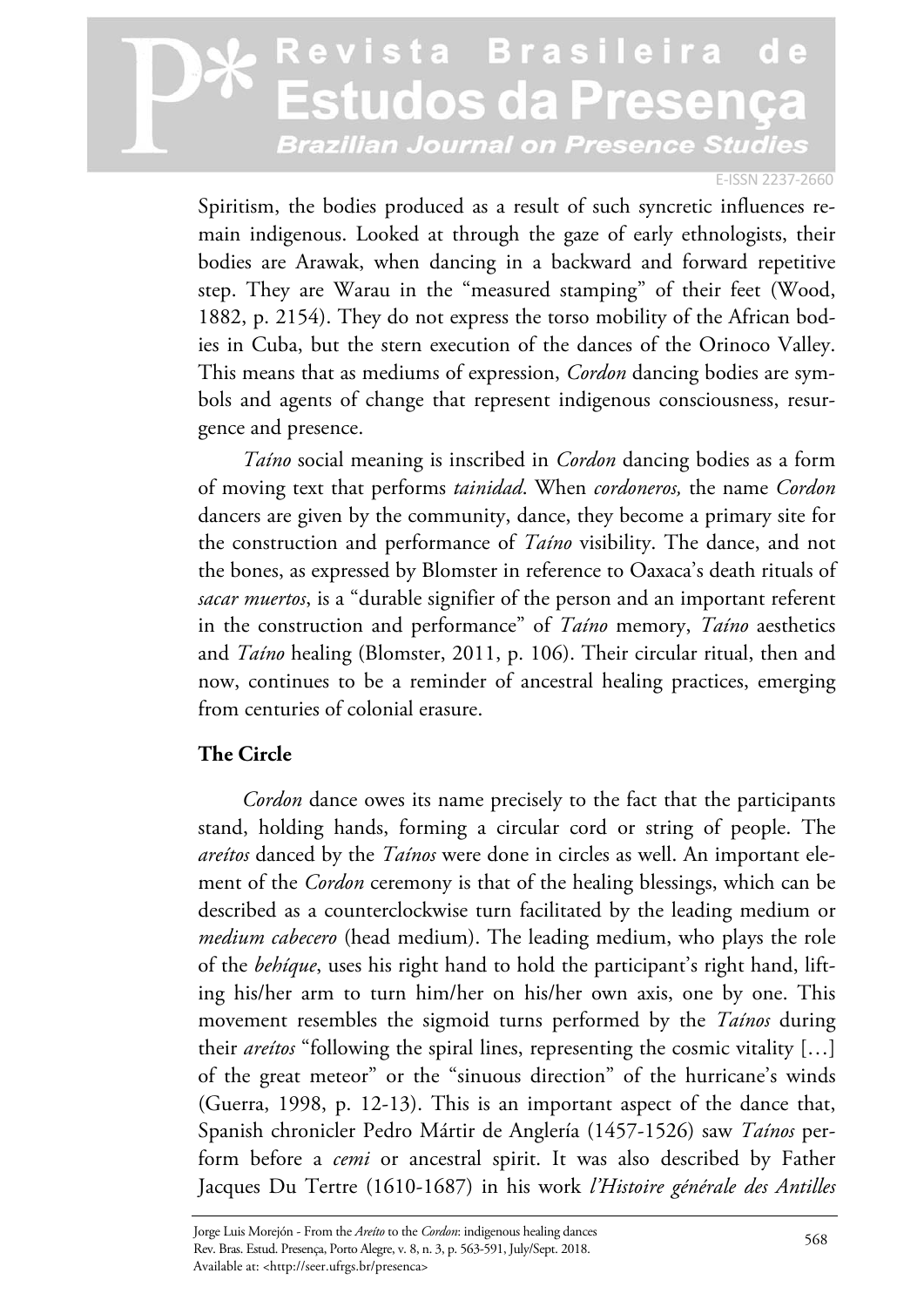#### E‐ISSN 2237‐2660

*habitées par les Français*, from 1667. Based on his description, Ortiz establishes the characteristic elements of the collective storm dances of *Taínos*, "[…] the typical sigmoid position of the arms, symbolizing the swirl, one hand over the head and the other over the buttock" (Guerra, 1998, p. 12). These storm dances find a resemblance in the directionality of the current *Cordon* dance of the Monte Oscuro community.

According to American Ethnic Studies Professor Yolanda Boyles-Gonzalez, turning counterclockwise is a "[…] symbolic and universal movement which means, the harmonization with nature and nature's cosmic movements which are cyclical (circular)" (Broyles-Gonzalez, 2013, p. 180). In addition, when people dance counterclockwise, they move in harmony with the planet Earth. The Earth turns on its axis in counterclockwise direction, just as it circles around the sun in counterclockwise direction along with the moon. Broyles-Gonzalez underlines the importance of the circle at a human scale since the body reenacts and moves with the circular movement of life itself. The circle, one of the most sacred of life symbols, marks the union of all life and its cyclical quality. All human life is said to move in cycles which resonate and move with the larger cycles: day/night, seasons, the equinoxes, and the solstices.

The "beloved counterclockwise movement", as Broyles-Gonzalez calls it, serves as a blue print for *Cordon*'s circle as it did for the *areíto* (Broyles-Gonzalez, 2013). Cuban dance researcher and choreographer Ramiro Guerra reminds us of the importance of the counterclockwise movement for *Taínos* in his book *Caliban Danzante.* Citing words of Spanish explorer Alvaro Nuñez Cabeza de Vaca (1490-1559), Guerra describes the *areíto* performed in the night in 1527 in Trindad, Cuba "for the god Hurakan (Maboya), devourer of the moon, goddess of the night, lord of the winds and storms", as a counterclockwise dance (Guerra, 1993, p. 13). The purpose for the *Taínos* and for the *cordoneros* seems clear; when your body circles, you are channeling energies. The circle and the collective energy it generates bring order to an otherwise chaotic event such as the hurricane, to this day the most feared of all-natural phenomena in the Caribbean. As expressed by theater and arts critic Benjamin Hunningher (1968, p. 13) in *The Origin of Theater*, "primitive man depended upon nothing so much as the order of nature". The degree of tumultuous emotion along with the lack of adequate language to express it, turned ritual representation into a circular dance. If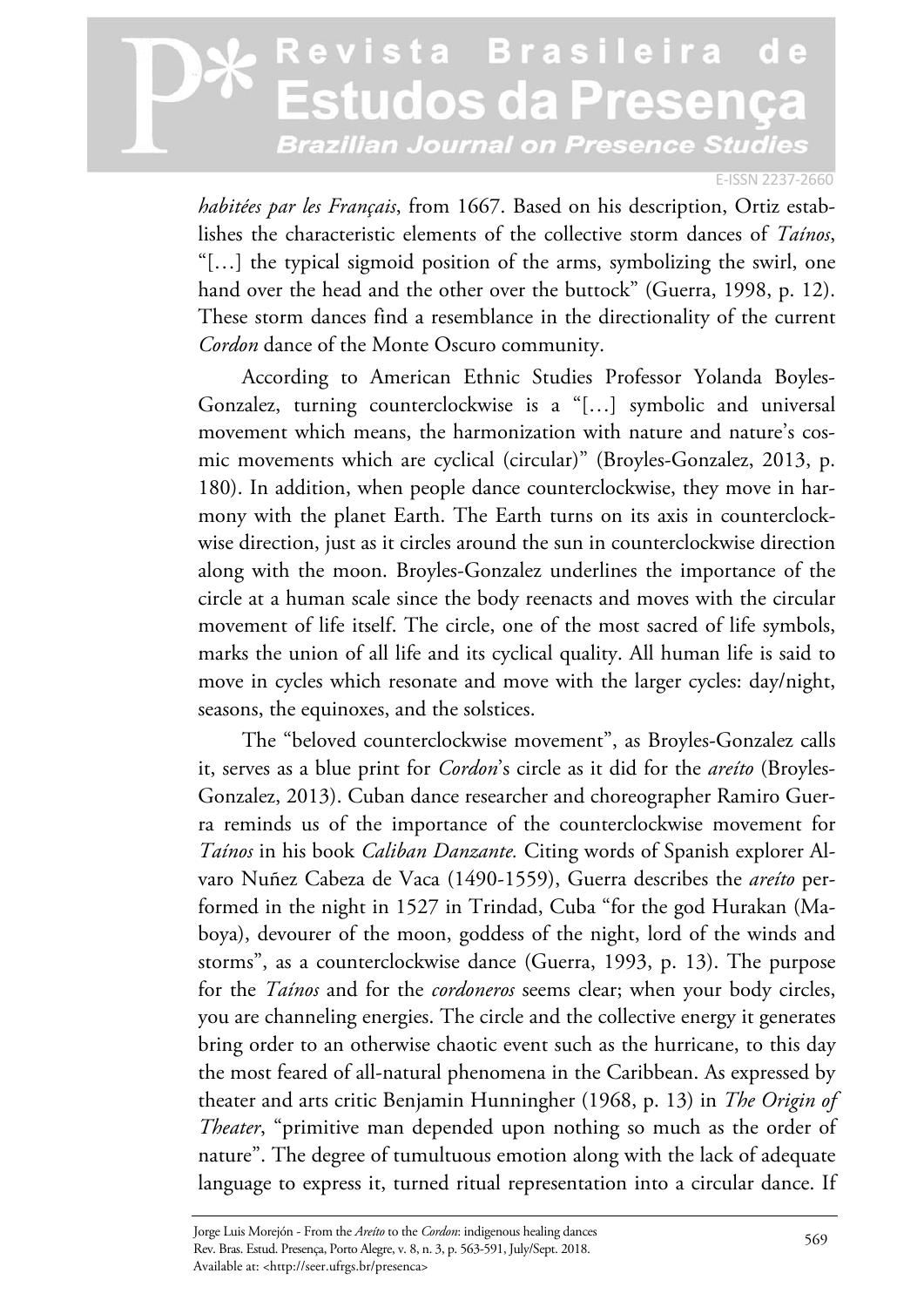#### E‐ISSN 2237‐2660

only for this reason, Cordon dance could be described as a type on Neolithic "intangible cultural heritage" (ICH) worth "safeguarding" for future generations (Lenzerini, 2011, n.p.). The aim of this study is to preserve this valuable heritage by calling attention to its early origin and present validity.

### **Preparation**

As seen in the video *El Cordon* (2014), produced by Green Parrot Productions and Miguel Sague, *behíque* of the Caney Indigenous Spiritual Circle and official representative of the United Confederation of *Taíno*  People, one of the characteristics of the *Cordon* ritual in Monte Oscuro, is that before the dance, elders and spiritual mediums are served corn meal. Corn is an indigenous food that it is known to be part of the Cuban culture, but more specifically of the Cordon tradition. Before the dance begins, a long session of prayers takes place while the *cordoneros*, are all sitting around a table. Ortiz had already described practices like *Cordon* as expressions of a new syncretic culture, observed in the catholicized nature of the prayers (Font; Quiroz, 2005). During the various phases of the sessions, explained later in this essay, the participants purify themselves with herbal water. This is a practice that may resemble that of crossing oneself with holy water in the Catholic Church, but also the *Taíno* derived custom of leaving water outside the house to capture the moon's light the night before the dance, in order to be used for purification the following day. In the documentary *Huellas Vivas del Indocubano*, named after the book, one can witness one of the indigenous women from La Caridad de los Índios' community singing:

*Yo trabajo con la luna* (I work with the moon) *Yo trabajo con el sol* (I work with the sun) *Sol, luna* (Sun, moon) *Muestrame tu resplandor* (Show me your radiance)

Although the chant is sung in Spanish and not in *Taíno* language, the song reflects the use of magnetized water with the moon, the sun, and the stars. As documented by Cuban researchers José Antonio Garcia Molina, a Cuban Studies graduate and specialist in indigenous anthropology, Mercedes Garrido Mazorra, a graduate in Education and performing artist and historian Daisy Fariñas Gutierrez in *Huellas Vivas del Indocubano*, this magnetism is called "Ser Naturaleza (Being Nature)" (García Molina et al.,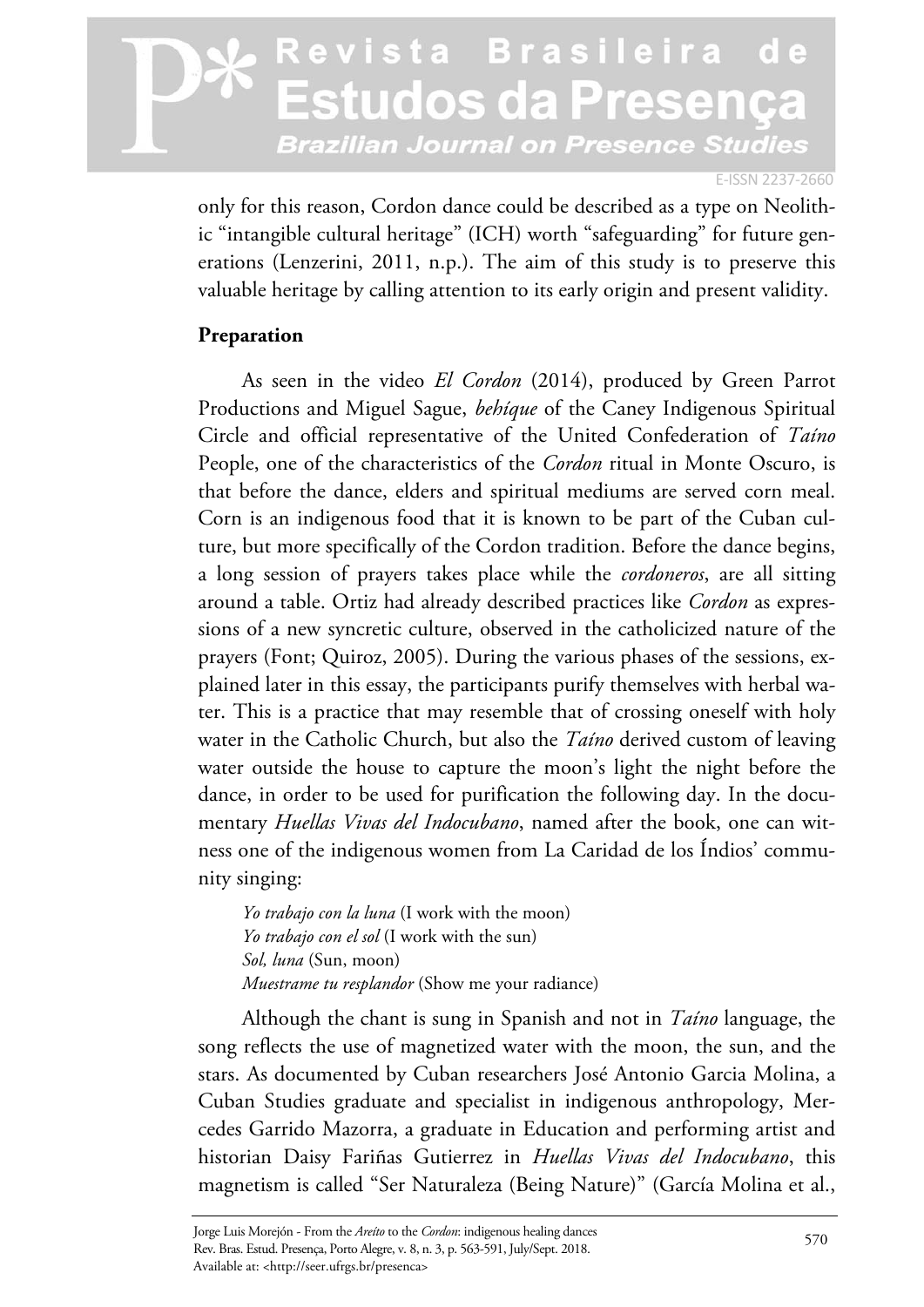#### E‐ISSN 2237‐2660

2007, p. 194). Faustino Delgado, famous *cordonero* in the Bayamo area since 1914, defined this property of the sun and the moon, *Ser Naturaleza*, as the invisible fluid from which derives the true knowledge acquired by human beings. For this reason, Delgado's gods were the sun, the moon and the earth.

The water can be magnetized as well by human bioenergy for healing purposes, a common practice in the Bayamo area. This practice involves the placing of water near the body of the medium during a connection with a spirit. The water acquires the same vibrational state the medium experiences during a trance state. In *Cordon* Spiritism, this water is used, as it was by the *Taínos*, to purify the preparation before the ceremony. The preparation involves the addition of special herbs such as *albahaca* or basil, *rompe saragüey* or siam weed, *salvia* or sage, *abre camino* or thoroghwort, among others. In addition, the medium may add a prayer in order to spiritualize the water. This water, as remarked by *behíque* Sague, is used by the *cordoneros* for purification before the session, but also throughout the ceremony, as needed. Furthermore, this water may provide the necessary purification in preparation for the medium to achieve the trance.

### **The Chants**

The chant to the moon and the sun during the preparation of the ceremony can be considered a form of cultural retention. This form of cultural retention is also present in the chants sung as part of the *Cordon* dance vocalized as "*orile, olile* or *oringue* […] which have no defined manner of pronunciation and unknown meaning" (Ramirez Calzadilla, 2005, p. 202). Yet, as many oral traditions passed on throughout generations, these retentions have kept the vocal form without their literal meaning. In the video *Huellas Vivas del Indocubano*, Garrido Mazorra defines *Cordon* as a ritual of dance and song, in which, to the voice of the leader of the rite, a chant begins. These are a cappella chants led by a singer who chants the lead verses. The *Taíno*'s *areítos* were led as well by a singer-dancer called *tequina*, the equivalent of a modern choreographer who also sings. Guerra's description of the choreographic guidelines of the *areítos*, as documented by Las Casas and translated here, gives testimony of the dance and its similarities with *Cordon*:

Jorge Luis Morejón - From the *Areíto* to the *Cordon*: indigenous healing dances Rev. Bras. Estud. Presença, Porto Alegre, v. 8, n. 3, p. 563-591, July/Sept. 2018. Available at: <http://seer.ufrgs.br/presenca>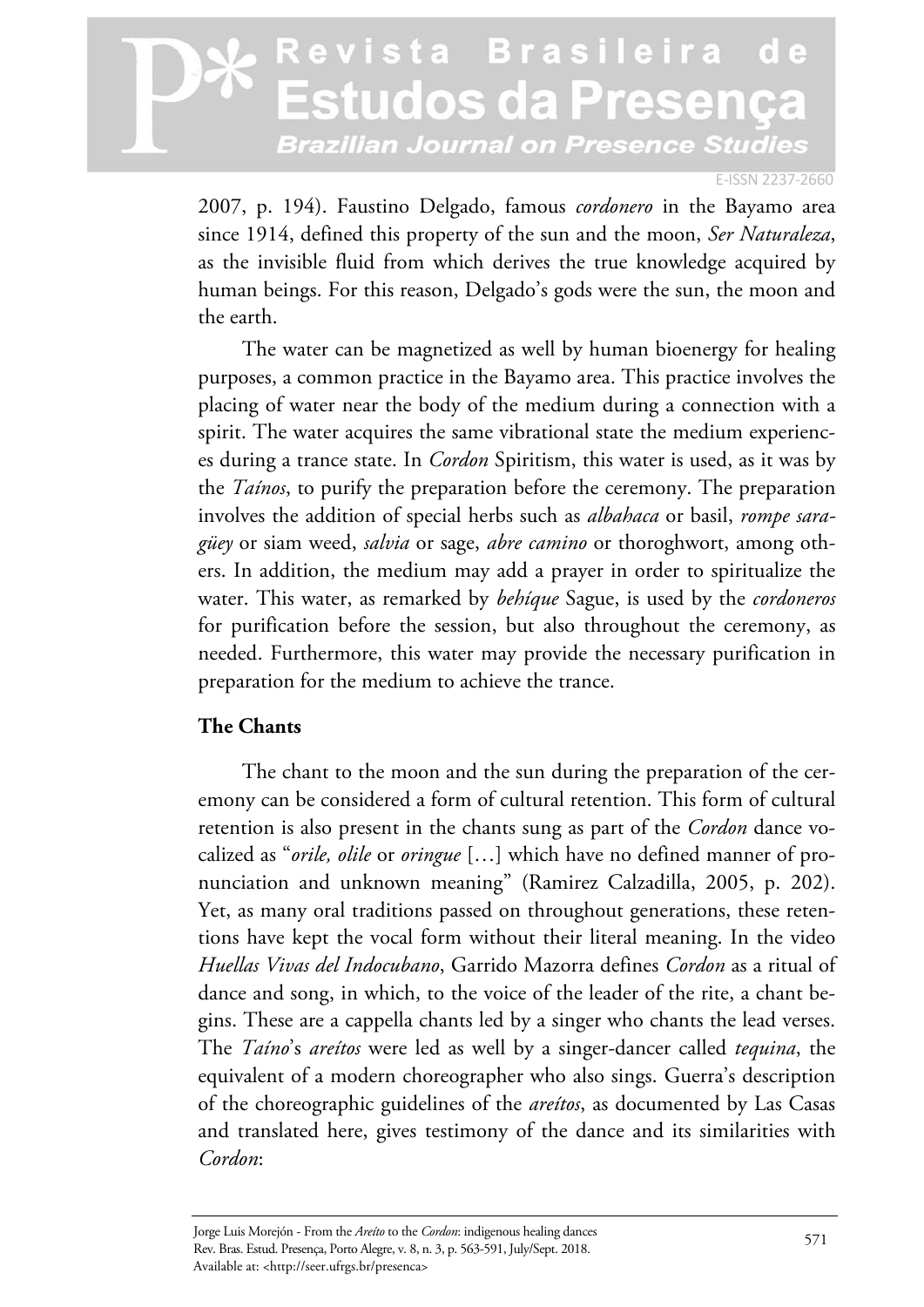#### E‐ISSN 2237‐2660

They dance with loose hands and holding hands, or holding arms, in a line (single file), in the round, going back and forth (*corros*), in an arch (semicircular line), in molar shape (angular line, forward and backwards as in a *contrapas*; they promenade, jump and turn… it was a matter of seeing their beat, in their voices and their steps (Guerra 1998, p. 10).

In the *Cordon,* the participants respond with a chorus in a call-andresponse fashion. The chants eventually evolve into just rhythmic sounds that accompany the dance. The dynamic in crescendo of the dance accelerates until the group achieves a kind of collective frenzy which Cuban musicologists Carmen Maria Saenz Coopat and Maria Elena Vinueza (2007, p. 39) describe as:

> A climatic moment during the singing when the participants utter guttural sounds, or a loud, sibilant cacophony produced by the force with which they inhale and exhale at the same time in rhythmic alternation or in subversion of the pulse creating an effect of great expressive impact.

A cacophony, meaning a harsh, discordant mixture of sounds, is the cause and, at the same time, the consequence of the climaxed moment. Everyone involved in the dance aims at achieving such climax. The function of this moment of great expressive impact or "collective frenzy," using Guerra's description of the *areíto,* is similar to that of trance (Guerra, 1998, p. 11). In *Cordon* Spiritism, the trance achieved through the dance guarantees the healing stage of the session. Through trance the mediums obtain the information they need to heal others.

### **Bioenergetic Exchange**

The *Taíno* people believe that the ancestor's spirits are always present. Spiritism embraces the same philosophical frame. As one circles with other bodies and entities, embodied and disembodied alike, one generates a bioenergetic field with all other dancers. At the same time that one aligns one's energy with that of the universe, counterclockwise, the dancing medium or person with abilities for extra sensorial perception, uses electromagnetic force to create a connection. The guiding medium, the former *behíque*, currently, Cordon's medium *cabecero,* uses electromagnetic force to connect his/her body with disembodied entities in the physical plane. This connection serves as a source of information for *Cordon* mediums to heal community members seeking help.

Jorge Luis Morejón - From the *Areíto* to the *Cordon*: indigenous healing dances Rev. Bras. Estud. Presença, Porto Alegre, v. 8, n. 3, p. 563-591, July/Sept. 2018. Available at: <http://seer.ufrgs.br/presenca>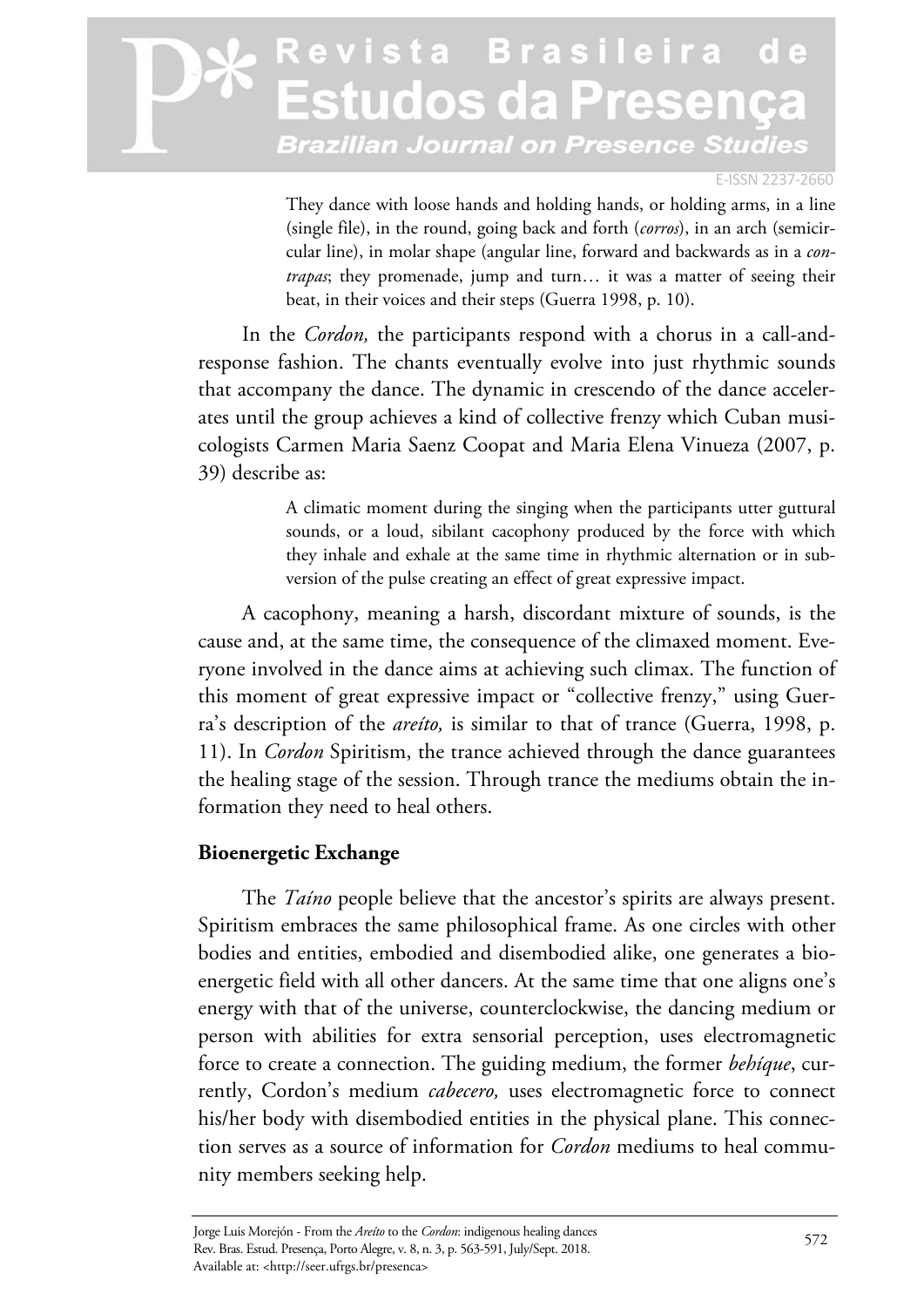#### E‐ISSN 2237‐2660

The bioenergetic exchange that facilitates the transfer of communication from the disembodied entity to the medium cannot happen without trance. Trance here, translating from *Huellas Vivas del Indocubano*, is defined as "[…] the temporary possession that a spirit makes from the body of a person with the purpose of manifesting itself" (García Molina et al., 2007, p. 257). This person, the head medium*,* serves as the spirits' instrument to talk and heal. The head medium is the former *behíque*, who at times also played the role of the *tequina*. He or she sings and dances to facilitate the trance state. *Cordon* performance offers the necessary containment for trance to take place in a safe space. Lengthy, in crescendo, collective dancing and chanting, saturated with intentionality, embodied faith, and a supportive sense of community are the perfect recipe for a successful trance state.

This threshold or limen, referencing both, French ethnographer and folklorist Arnold Van Gennep (1873-1957) and British cultural anthropologist Victor Turner (1920-1983), respectively, become the point at which a stimulus is of sufficient intensity to begin producing an effect. This effect, in turn, leads to a bioenergetic exchange, which is so powerful that it creates, borrowing from Ortiz, "a transitory mystic ecstasy, with a magic sense" (Guerra, 1998, p. 12). The magic sense, however, can be prolonged or even made permanent. As pointed out by Cuban Comparative Literature scholar Gustavo Pérez Firmat, it can be "a place of habitation", which means, not necessarily a transitional phase, but a life position (Pérez Firmat, 1986, p. xiv). Bioenergetic exchange has become part of the basic belief system *Cordon* represents, used to justify the existence of the entire ceremony.

Monte Oscuro, *Cordon* and *tainidad* are three parts of a common structure that defines a "conceptual archetype", the *areíto*. This positionality (the conditions under which the *areíto* arises through *Cordon)*, the factors that stabilize that position, (the participants' faith in their religious practice), and the particular implications of that position (the dance is successful because it heals people), validates *Cordon* as a unique sample of indigenous living culture. Throughout its five stages, as explained later, the *Cordon* increases in speed and intensity reaching its climax (a trance-like state) when the sweaty bodies of the *cordoneros*, dressed in white, united by a cacophony of lamenting voices, interlace hands. The rhythmic stomping of their feet suddenly stops, creating a moment of closure in which the leader gives the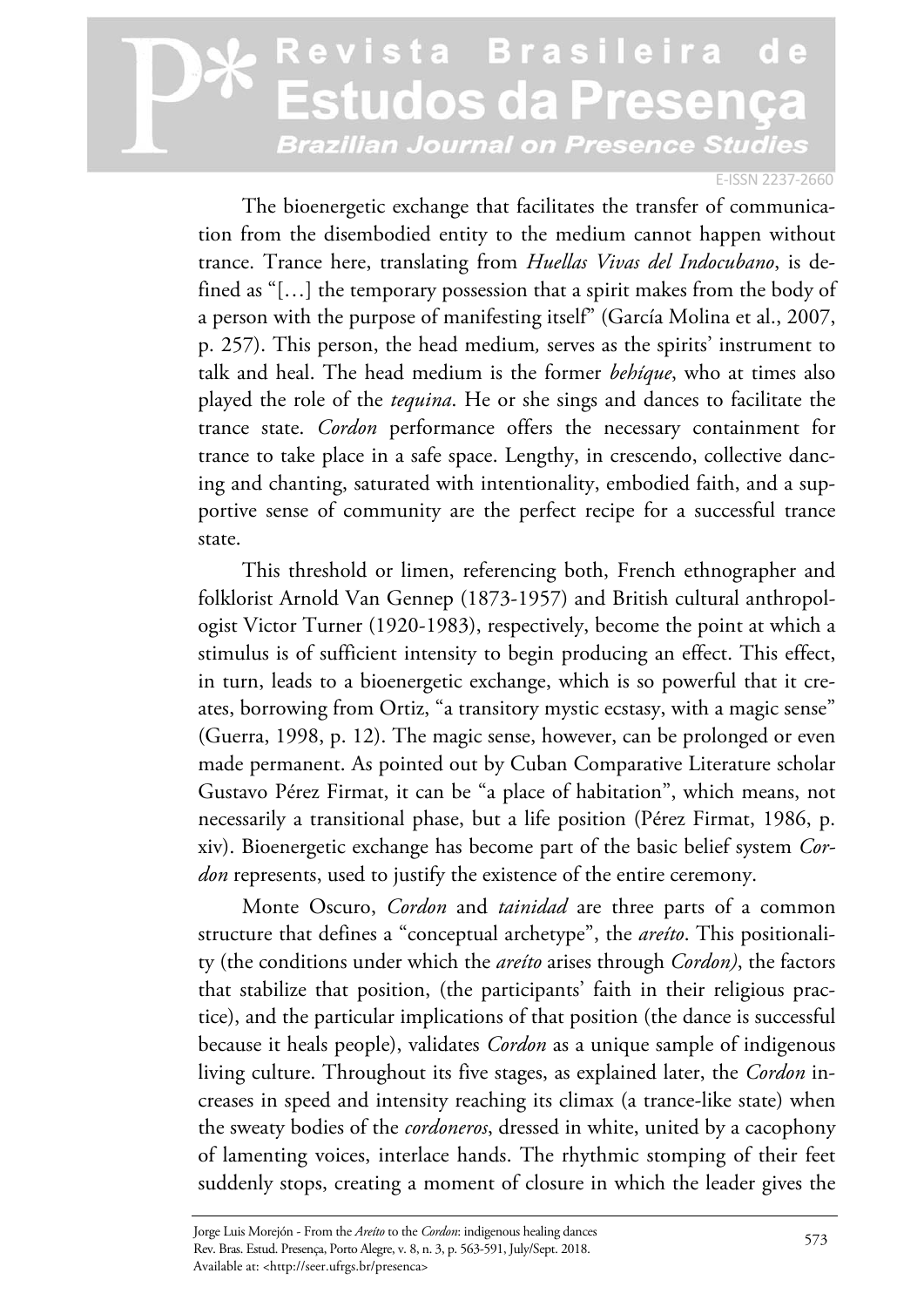#### E‐ISSN 2237‐2660

voice to conclude the session. Described by Van Gennep (2011, p. 11) as "[…] post-liminal rites or 'rites of incorporation', this part of the session may feel as powerful as the rest of the dance since it signals the return to a more balanced environment". This environment, ordered by the dance, becomes, in of itself, healing.

### **Kardec's Mediumship**

In agreement with arguments presented by García Molina et al. (2007) in *Huellas Vivas del Indocubano*, I state that many elements of the *areíto* survived and incorporated into specific areas of the country, especially in places like Monte Oscuro. This, added to the publications of nineteenthcentury French mystic Allan Kardec, codifying the basics of Spiritism, had a great repercussion on Cuba's development and knowledge about perispirits and mediumship. The term perispirit is used here as a "[…] physical fluidic envelope that acts as an intermediate substance between the material and the physical natures of the human being" (Brady Brower, 2010, p. 11). Mediumship, on the other hand, can be colloquially described as the natural ability some individuals have to intermediate the spirits. However, anthropologist Rosalind C. Morris (2014) offers a definition of mediumship that can be used here to explain the vulnerability of existence to vanishing and the desire people have for persistence. *Taínos* were the first group in the Western hemisphere to experience such threat after the Spanish invasion.

By staging the presence of their ancestors and their immunity to time, people guarantee their permanence. Mediumship is important because it is at the core of *Cordon* Spiritism, which can be defined as the ability to establish extra sensorial communication with the ancestors, which *Taíno* people called *cemis*. The *cemis* could be deities, known ancestors or even anonymous beings that accompanied the *Taíno* during their ceremonies. Thus, Kardec's ideas about extra-censorial communication, served as a frame to explain the existence, manifestations, and teachings of the *Taíno* ancestors for some modern Cubans who embraced *Cordon*. Able to retain the form of the ceremonial dance, due to cultural and religious decimation, they had probably lost literal knowledge of the philosophical aspect of the *areíto* dance (Kardec, 1865).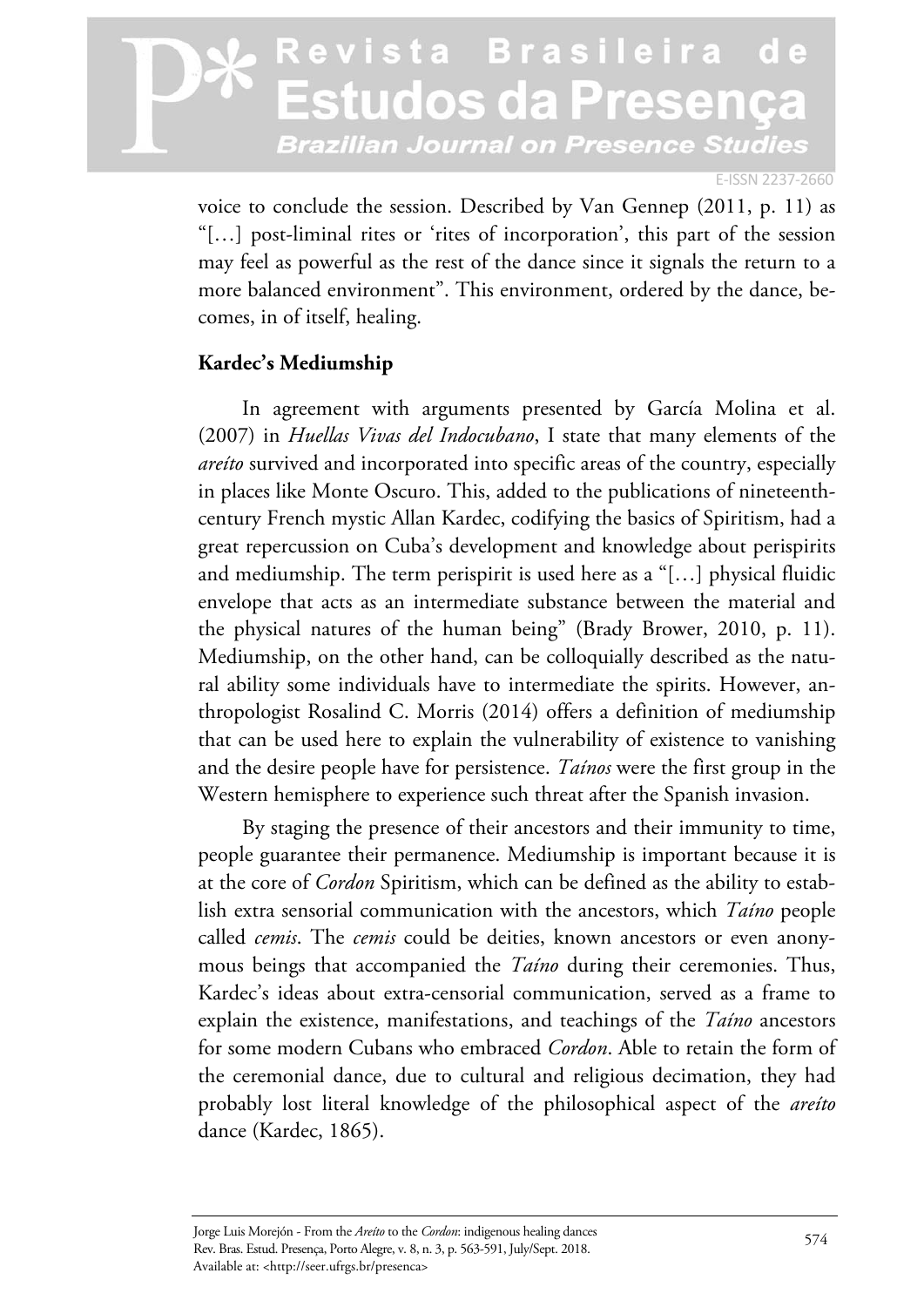#### E‐ISSN 2237‐2660

This knowledge, practiced by the *Taíno* people as well, but perhaps better expressed non-verbally, was not rejected by all Cuban creoles. On the contrary; for some, it became a reaffirmation of their ancestral spiritual believes as well as their incipient sense of non-Spanish identity, reason why I think it spread quickly across the island. The failed doctrine of the Catholic Church as the spiritual justification for Spanish rule, the Anglo-American evangelical intrusive and aggressive missionary practices, and the exogenous cults introduced by enslaved men and women from Africa, all turned Spiritism into the new faith. This freeing form of mediumship had a relevant role during the last stages in the formation of the Cuban nation state in 1902. For many rural and urban Cubans, the ancestor's spirits were also part of the new identity.

The *Taíno*'s *cemis*, just like those entities referred to by Kardec, were not just any entity, but spirits of the "higher order", who, in accordance to Spiritism's philosophy, have given answers and instructions on all subjects and questions belonging to humanity (Kardec, 1865). According to Kardec, these principles existed already among the ancients to be revealed to *moderns*. In antiquity, the study of this phenomenon was a privilege confined to certain castes that revealed them only to those who were initiated into their mysteries. Among the *Taíno*, these mysteries were known by the *behíque* and perhaps by the *tequina* or leader of the dance. Their roles overlapped at times as it could be pre-assumed that both had extra sensorial capabilities.

Kardec's explanation leads one to think that extra sensorial communication is not a theory; it is a law of nature (Kardec, 1865). Thus, mediumship refers to a spiritual faculty that makes possible the mediation between the living and the soul of the deceased or disembodied entities. This philosophy and practice eventually became known all over Europe and the Americas through *The Spirits' Book*, The *Medium's Book* and *The Gospel According to Spiritism*, all written by Kardec. After 1870, a great number of spiritist journals were published in Cuba, such as *Luz de Ultratumba* (1874), *La Ilustración* (1878), *Luz de los Espacios* (1881), *La Antorcha de los Espíritus* (1882), *El Buen Deseo* (1884), *La Luz del Evangelio* (1885), *La Buena Nueva* (1886), *La Alborada* (1888) and *La Nueva Alianza* (n.d.), which contributed to the spread of these ideas. During the First International Spiritist Congress, in 1888, in Barcelona, three Cuban practitioners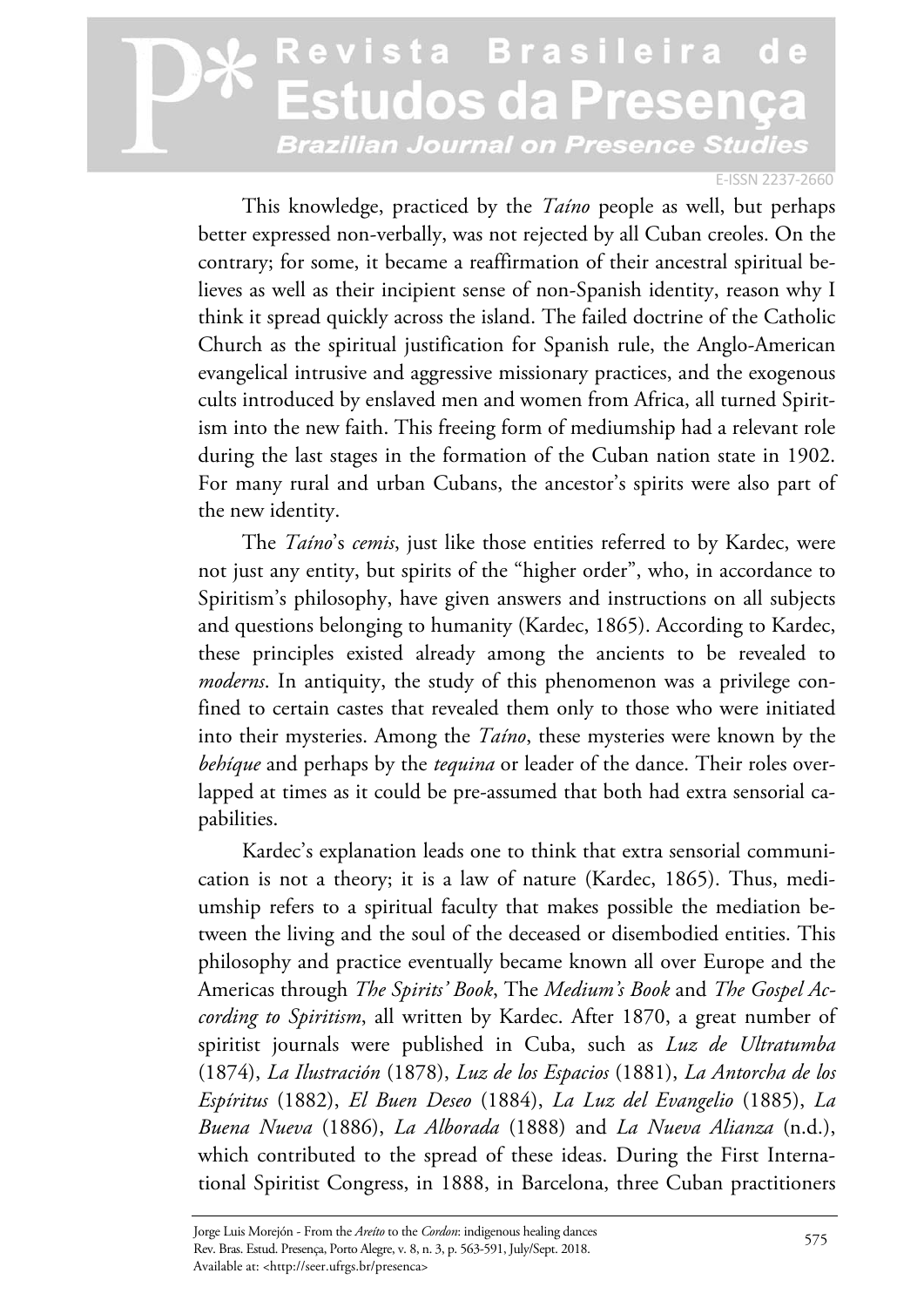#### E‐ISSN 2237‐2660

were present and five Cuban institutions were represented; they were: La Reencarnación Center from Havana, El Salvador Center from Sagua La Grande City, Sociedad Espiritista from Matanzas City, Lazo Unión Center from Cienfuegos City, and San Pablo de Malpáez Center from the town of Quemado de Güines, Villa Clara province. However, although it has been said that "Cuba still is the country with the largest number of Spiritist Centers in Latin America", none of these centers practiced *Cordon* Spiritism, except for those near Monte Oscuro (Cubainformación TV, 2013). This means that only those centers in the Bayamo and Manzanillo areas held sessions that involved *Cordon* dance as the means by which practitioners could establish extra sensorial communication with healing entities.

### **First Cordon Center**

Relatively soon after Kardec's publications in 1857, the first centers for the practice of Spiritism began to appear in cities like Havana, Caibarien, Sagua La Grande, Sancti Spiritus, Florida, Camaguey, Holguin, Las Tunas, Manzanillo, and Santiago de Cuba. Taking this into account, as documented by writer Washington Fernandes (2003) in *O Espiritismo em Cuba* (*El Espiritismo en Cuba* or Spiritism in Cuba), translated to Spanish by Ulises Castillo, it is not surprising that as early as 1878, in Manzanillo, Anita Barrera Fajardo had already opened the first spiritual center. In this center there was practiced extra sensorial communication *Cordon* style, namely the kind of spiritism that is facilitated through dance. This probably means that the *Cordon* dance, marking the presence of the *areítos* described by Spanish historians Francisco Lopez de Gomara (1511-1566), Gonzalo Fernández de Oviedo (1478-1557), and Friar Bartolome de Las Casas (1484-1566) in the early sixteenth century, as documented in their chronicles, reappeared in its new form since 1878. The ritual hosted by Barrera Fajardo could be considered the remains of the original performance practice of the *Taíno* people now re-emerging through its mutated form, *Cordon* Spiritism.

Spiritism became so prevalent that in 1890, there was founded the Federación Espírita Cubana with the objective of grouping all the organizations involved in the practice. Towards the end of the same century, a veteran of the Cuban War of Independence (1895-98), Salustiano Olivera Sanchez, adapted the precepts of the Kardecian System to the extra sensorial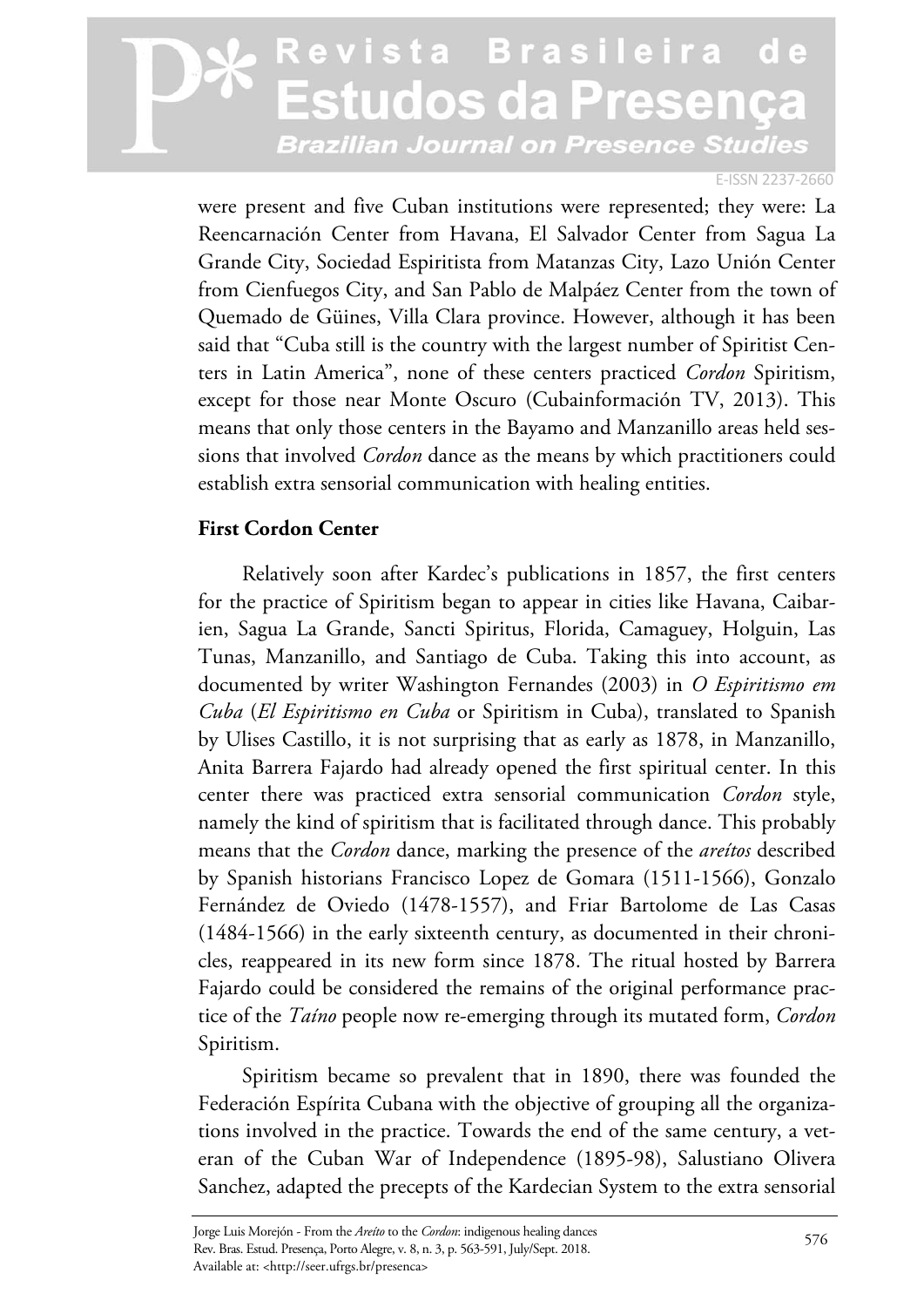#### E‐ISSN 2237‐2660

traditions that already existed in his region, presumably of *Taíno* origin. Olivera opened his Cordon Center in 1910, an event that changed the course of the Monte Oscuro district. Eight years later, in 1918, Olivera registered the center in the municipal registry as *Sociedad Espírita Buscando Luz y Verdad* (Spiritist Society in Search of Light and Truth). After the opening of the center, the sequence of historical events in this specific region acquired mythological overtones. According to some accounts, a number of miraculous events took place which seems to justify the community's deep belief in extra sensorial communication through energetic exchange. Monte Oscuro's *Cordon* has been the seed-stocks of many other centers spread throughout the small region. *Cordon* dance is still practiced on a regular basis as a healing ceremony at the temple, a type of indigenous long house. The temple resembles the way *Taíno* people built their living structures: semi-open, with no walls and a *guano* (palm leaves) roof, which is characteristic of the vernacular rural architecture of Monte Oscuro (Lloga; Larduet, 2012).

### **Extra Sensorial Communication**

Cuban Historian Tadeo Tapanes Zerquera in an interview produced by Cubainformación TV, explains how Spiritism, referred here as extra sensorial communication, in Cuba, developed in three main branches, namely, Scientific, *Cordon* and *Cruzado*. Similar to the explanation given by Saenz Cooplat and Vinueza, Tapanes Zerquera defines Scientific Spiritism as the exclusive study of Allan Kardec's texts. He recognizes *Cordon* Spiritism as a branch derived from the indigenous *Taíno* dances or *areítos*. He emphasizes the relationship between *Espiritismo Cruzado* or Crossed Spiritism and African cults such as *Santeria*, *Palo Monte*, *Regla Iyesa*, *Regla Arara* and *Voodoo* (Cubainformación TV). All these practices seem to be embedded in the world of disembodied entities. For this reason, the medium, the person able to capture the presence of an entity, maintains an important position within the hierarchy of these belief systems, and particularly within the *Cordon* dance. Therefore, *Cordon* Spiritism, the philosophical frame within which *Cordon* dance exists, highlights, in Cuba, a practice that takes place in a continuum. Using professor and dance/movement therapist Irma Dosamantes Beaudry's words, Cordon's extra sensorial communication represents one of those forgotten integrative and transformative properties of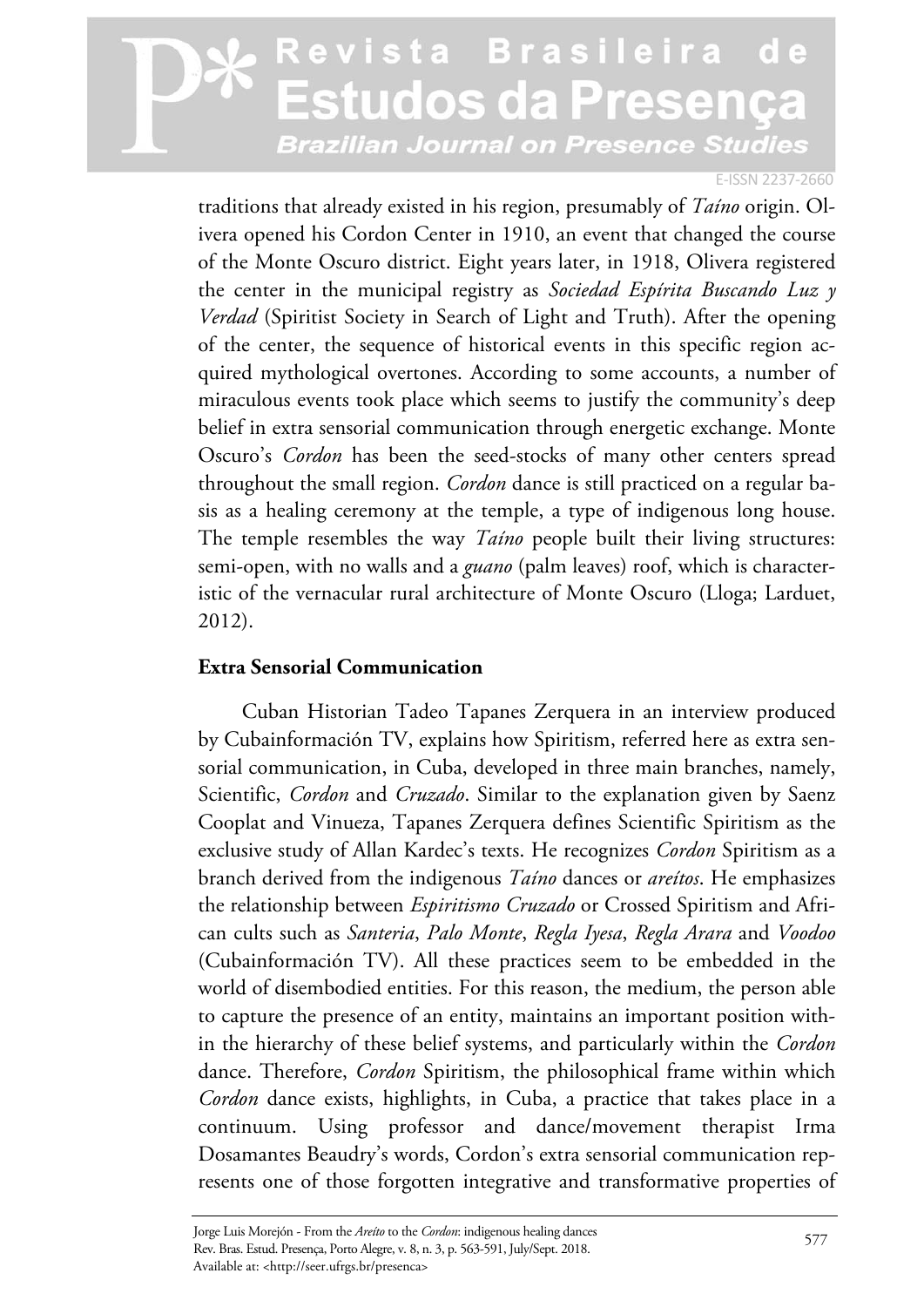#### E‐ISSN 2237‐2660

dance, still acknowledged among societies that follow an oral tradition (Dosamantes Beaudry, 1997).

Monte Oscuro is a living model of what an oral tradition must look like in its outmost surviving and cohesive power. Although Cuban cultural studies expert Carlos Lloga and Cuban specialist in popular religiosity Abelardo Larduet, underline the *meztizo* origin of Cordon by alluding to the Spanish and African elements that may have influenced the practice, the dance itself shows no vestiges of Spanish or African influences. On the contrary, when compared with the dances of the Lokono Arawakan people spread along the rivers and waterways of the Northeast coast of South America, south of the Orinoco and north of the Amazon, the similarities are striking. The Mari-Mari, for instance, "an often-wild celebration of birth marriage or any other celebratory excuse", is a ceremonial dance that has a forward and backwards step that resembles both the main step of the *areíto* and *Cordon* dances alike (Blair Stiffler, 1981). Behike Sague, in his own YouTube channel reveals two videos of contemporary Lokono Arawakan (2017a; 2017b) recording artists whose backup dancers perform the forward and backwards step as well as the same rhythmic flexion of the elbows observed in *Cordon* dance (Youtube.com).

In terms of the chorographic guidelines of *Cordon*, *cordoneros* dance holding hands at the beginning of the session. Then, their hands are loose throughout and at the end of the ceremony. They step forward and backwards, as it is done in the "contrapas", with a remarkable collective uniformity (Guerra, 1998, p. 11). When looking at Cordon through the lens of the *areíto*, based on the description given by Guerra, via Ortiz and Las Casas, one could say that *Cordon* is a collective circular dance "without image" (Guerra, 1998, p. 11). This means that Cordon is a dance that does not imitate working actions. The chant is religious, and it is sung by the dancers at the same time the dance is performed. The chant begins as responsorial, when the leader alternates with the chorus. However, it transitions into antiphonal, when two semi-choruses alternate in the chanting. The structure of *Cordon*, although mixed in terms of gender, keeps men and women separate within the same circle. There is a dynamic acceleration in the dance and the chanting that reaches a climax. The repetitive nature of the dance and the chant stimulate the trance.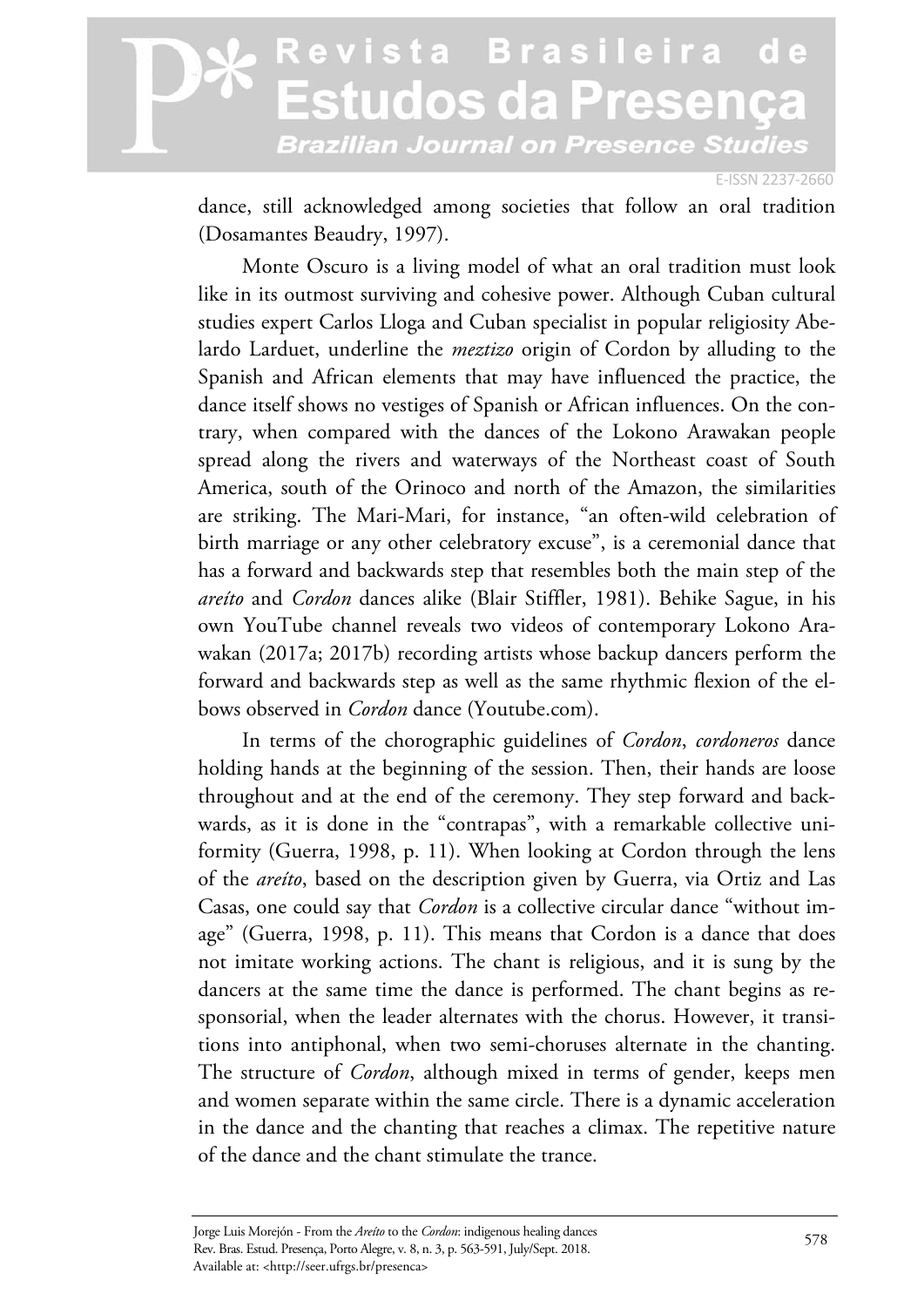E‐ISSN 2237‐2660

### **A Dance of Presence**

For Ortiz, the important aspect of *Cordon* is that it had not been forgotten. Instead, it had been transculturated and syncretized into a dance of presence, specifically of *tainidad,* or better yet of *taineo* or even *tainia*. The three terms are used here borrowing from Pérez Firmat's explanations of the origin of terms such as *cubanidad, cubaneo* and *cubania*, in reference to the attempt by Ortiz and others to formally define these terms. *Tainidad* is used here to describe the generic condition of being Taíno; "the junction of nationality and citizenship;" a condition that, even if it ever existed prior to the arrival of the conquistadores, was never afforded by *Taíno* people after 1492 (Pérez Firmat, 1997, p. 3). *Taineo* describes the performative aspect of being *Taíno*, which in this case is manifested through the Cordon dance and the spiritual practices of Monte Oscuro's living culture. *Tainia*, like *cubania*, is a higher sense of being *Taíno*, a "plentiful, heartfelt, and desired" sense of *tainidad*, best expressed by the indigenous members of La Caridad de los Índios' community (Pérez Firmat, 1997, p. 7). *Tainia*, like *cubania,* when fully embraced, borrowing from Pérez Firmat, is part of one's inner life.

Ortiz uses the term transculturation to describe Cuban interethnic contacts, which I use here to underline the early exchange between *Taínos*, Spanish colonizers and enslaved Africans. Syncretism, on the other hand, is used to describe the periods of adjustments and maladjustments in the cultural compromises that took place among different ethnic groups and that produced a new syncretic culture. In this case, the periods of mal/adjustments include the early period of colonization and Catholic indoctrination, the following years of indigenous cultural and religious survival, and the later part of the colonial period. The most influential moment took place right before the instauration of the Cuban nation state, when all things indigenous seem to have succumbed to the concept of Cubanness (Font; Quiroz, 2005). This new culture, which for Ortiz was *cubanidad*, was crystallized, at a macro level, in the practice of Cuban Spiritism. Yet, at the micro level, specifically in the areas of Monte Oscuro and La Caridad de los Índios, this new culture represented remnants of what I take license to call *tainidad, taineo and tainia*.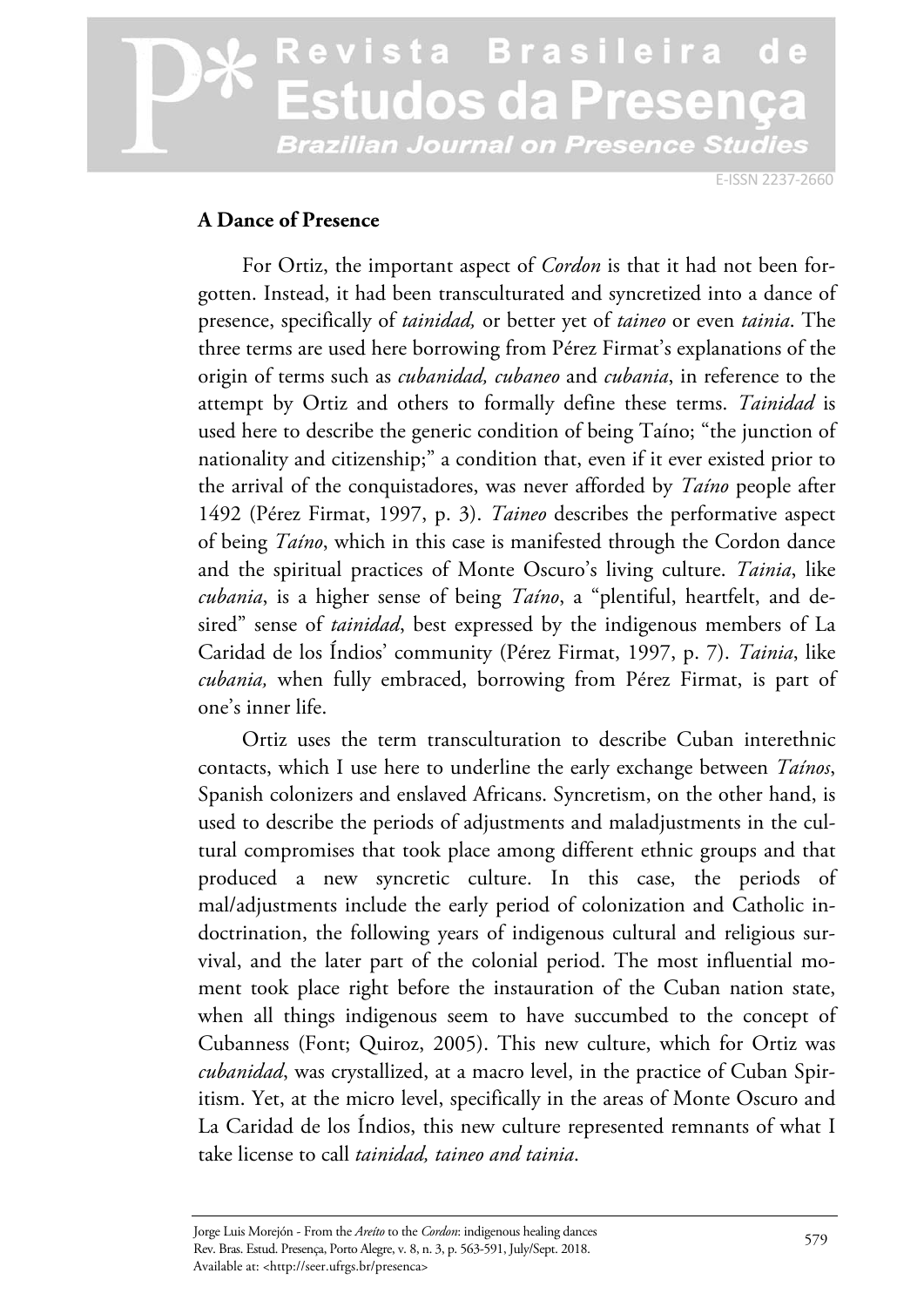E‐ISSN 2237‐2660

### **Natural Energetic Transference**

According to Scientific Spiritism's explanation of the process of connecting with disembodied entities, the medium, through the electromagnetic fluid present in all things, is able to also serve as the means by which disembodied entities act on the physical realm. This electromagnetic fluid is said to keep the body and the soul connected in this physical world. History Professor Melissa Daggett clarifies that this believe, derived from a healing science called mesmerism, is based on the premise that "everything in the universe including the human body is composed of an electromagnetic fluid and that illnesses developed when the fluid was out of balance" (Daggett, 2016, p. 24). It was German physician Franz Anton Mesmer (1734-1815), however, who in the 1770s first observed that his patients went into trances, called magnetic sleep, induced by the magnetized water in which they were submerged for healing purposes. These trances, equivalent to what today could be described as a hypnotic state, allowed patients to "descend into dark spheres inhabited by spiritual beings" (Daggett, 2016, p. 24).

Mesmer theories about the natural energetic transference between all animated and inanimate objects became popular. His observation of the trance state his patients underwent during the healing process of magnetism, justified their sudden ability to speak in languages they never studied, play musical instruments of which they had no previous knowledge, but most importantly, communicate with the dead. According to Historian Cathy Gutierrez, their ability to communicate with the afterlife was used by modern spiritualists to enter "an alternate consciousness and communicate with the dead from this intermediate state" (Daggett, 2016, p. 24). These disembodied entities transmit their messages and get in touch with those who attend the spiritism sessions. Thus, it seems as if an embodied entity, once separated from the body through death, takes the active energy of the medium to manifest itself. This is to say that in establishing extra sensorial communication with disembodied entities, the medium, through the electromagnetic fluid available to all things, is able to also serve as the means by which these entities act in the physical realm.

Blackman explains that there seems to be a connection between understandings of electricity as an invisible flowing force, and the idea of an extrasensory, electromagnetic force that influences and steers the course of an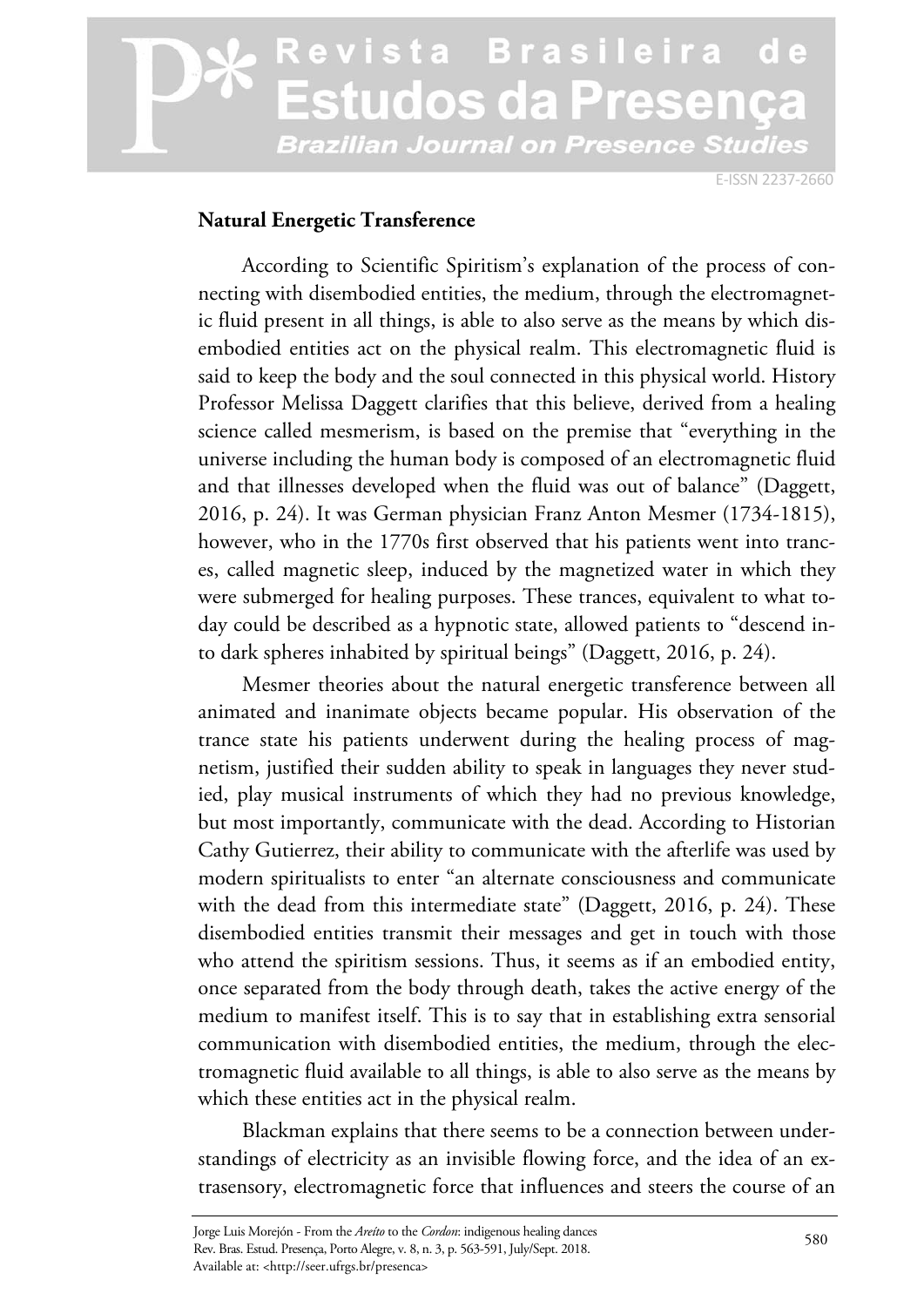#### E‐ISSN 2237‐2660

individual life (Blackman, 2012). Thus, these entities transmit their messages and get in touch with those who attend the extra sensorial sessions in order to communicate with them. The entity, once disembodied, takes the embodied electromagnetic force of the medium to manifest itself to other embodied entities such as those seeking help. This way of conceptualizing extra sensorial communication may have influenced the relationship Cuban *Cordon* practitioners have had with their own disembodied entities. The embodiment of the entity through the practitioner's own body is achieved as they are welcomed, in and out of the ceremony, throughout the several stages observed in their dance.

### **Ceremonial Stages**

As explained in *Huellas Vivas del Indocubano*, *Cordon* dance consists of five independent stages, namely: "Beginning of the Ceremony; Opening of the Raft; The Healing; Closing of the Raft and End of the Ceremony" (García Molina et al., 2007, p. 270). One stage leads to the next in consecutive order, so that the ritual accomplishes the objective programmed for every stage.

### *Beginning: Phase I (Cordon for Mediums)*

The ceremony begins with a cordon dance just for the mediums. The formation includes both *medium laborantes* or laboring mediums and the head medium who leads them. Women placed themselves to the right of the head medium and men to the left, all facing the center of the circle. It is at this point that the head medium projects his singing voice while the chorus responds. "This singing is referred to as a *transmisión* (a transmission)" (García Molina et al., 2007, p. 271). This part of the ritual prepares them or *fortifies* them for the work they will do with the *implorantes* (the invoking). These are people who come to the ceremony because they have an illness, due to an imbalance of their electromagnetic fluid, to use the language of mesmerism.

Thus, the *cordoneros* are a group of men and women, a group of mediums, who, holding hands and swinging from side to side in the same place, create an ambience that invites the disembodied entities or spirits into the room. The transmission, in reference to the singing and swinging, is "slow,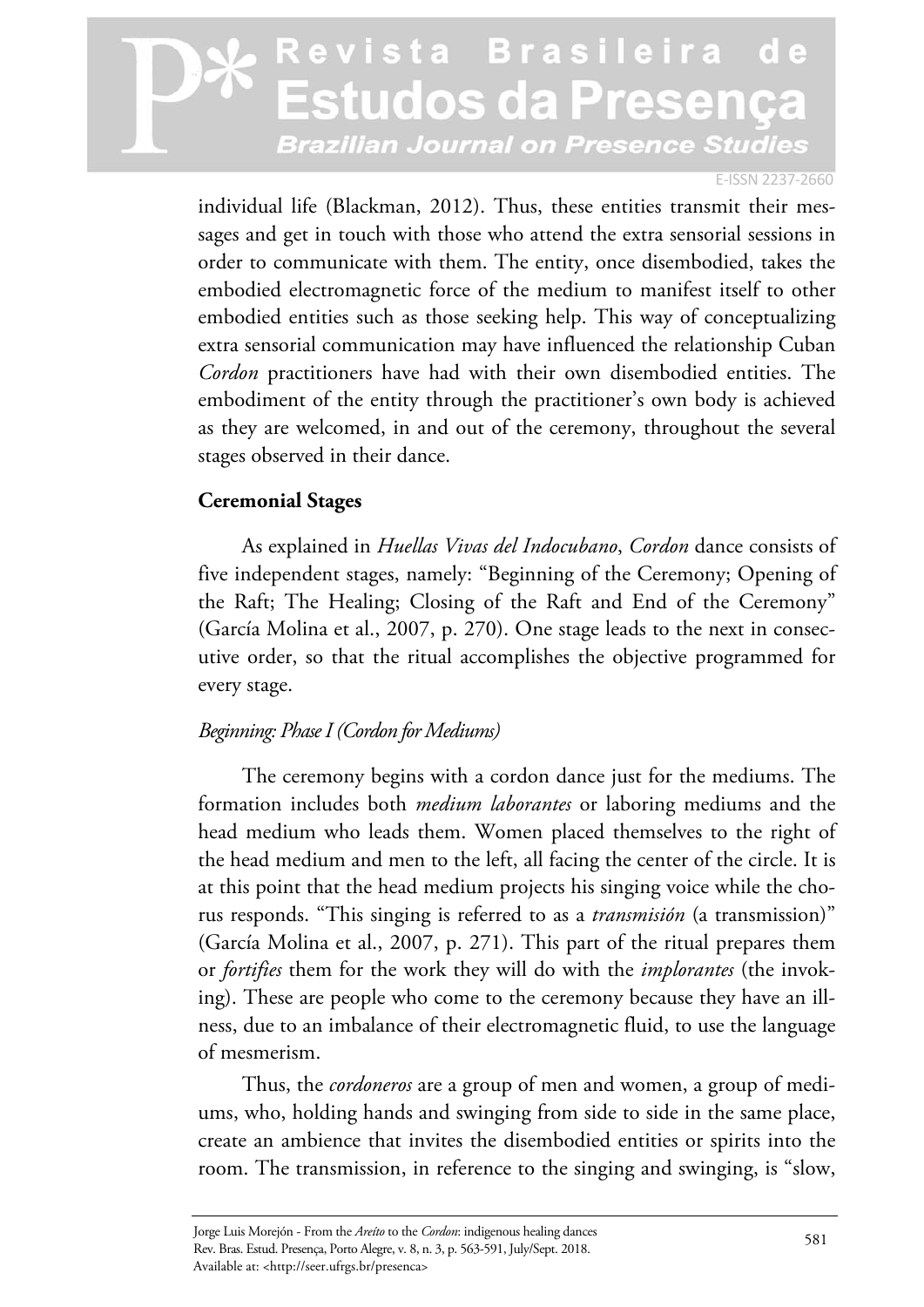#### E‐ISSN 2237‐2660

soft and sweet" in order to facilitate the mediums' concentration in the work ahead (García Molina et al., 2007, p. 271). It is understood that during this phase of the first stage, everyone is working towards creating the necessary conditions for the spirits to respond to the mediums' call for their assistance. This, according to the *cordoneros'* believes, prevents negative entities to intervene in the work. The song continues until the head medium feels their collective vibration is in unity with not only their voices, but their thoughts and concentration. Once this is achieved, the mediums are clean, prepared, free of negative influences and ready for the next stage. This is cued by the head medium, once he/she stops the transmission and everyone becomes silent to start the second phase of this first stage called *golpe de trabajo* (knock of work).

### *Beginning: Phase II (Knock of Work)*

Now the *cordoneros* pay attention to the head medium, who begins to mark the step of the *Cordon* dance, which starts a new dance and a new transmission. It is called *transmission de rompimiento* (breaking transmission). The *cordoneros* follow the head medium's dance step and after he/she finishes singing his/her improvised verse, the chorus responds. Generally, this is also the phase when the dancers are no longer holding hands. When cued by the head medium, they begin rotating the circle counterclockwise.

The dance increases in speed and intensity until the rotation stops to continue dancing in place. Eventually, the dance becomes so fast that the head medium, knowing that the *comisiones* (commissions), the groups of spirits that will be working with the mediums, are already working with them, stops improvising and joins the group. The knock of work phase is the longest of all phases, maybe because it is the phase where the commissions are called in. This is not an invocation of the individual spirits of the mediums, but of those spirits that are part of the auxiliary commission, ready to work, and to whom the mediums serve as instruments. This aspect of the phase is signaled by the change that occurs in the chant, which is replaced by uttered sounds, heavy breathing, snores and all kinds of manifestations describing the embodiment of the spirits by the mediums. The sounds and the stomping create a harmonious cacophony that suddenly stops when the head medium feels the cordon of mediums is ready to start the healing process.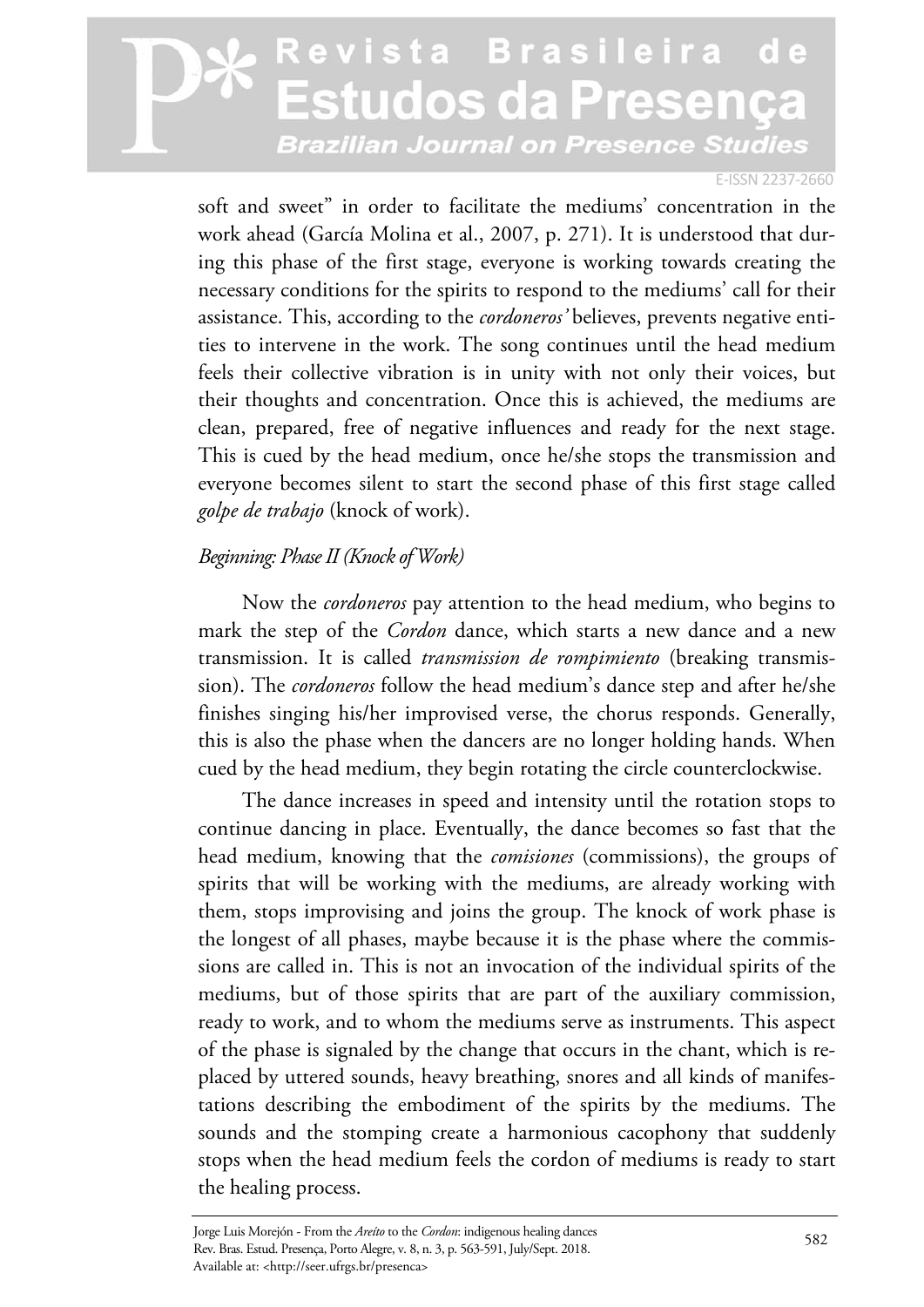E‐ISSN 2237‐2660

### *Opening of the Raft: Phase I (Cordon for the Invoking)*

The second stage has two phases. The first phase is for the mediums to dance another cordon for the invoking, whereas the second phase opens what is known as *la bal*sa (the raft), which is another word to name the invoking, once they are placed in the middle of the circle of mediums. This, I believe creates a vortex of collective energy that the group can then channel electromagnetically. This formation of people situated in the center of the circle, becomes the recipient of the bioenergetic field created by the dance and song believed to align the dancers with the forces of the universe. However, the objective, as stated in *Huellas Vivas del Indocubano,* is to achieve harmony between the mediums and the invoking ones (García Molina et al., 2007).

It is expected for the members of the raft to be mentally concentrated to help the head medium start the healing process. Thus, the head medium begins a slow transmission that is responded by the chorus, holding hands, swinging from side to side. To know how to heal their illnesses, a very deep relationship between the group of *Cordon* practitioners, the disembodied entities and the invoking, needs to be established. The song and dance allow for that to happen. It is repeated with the objective of directing the spiritual work towards the raft. The raft remains without dancing, immobile, in the center of the circle until it is time for the second phase.

### *Opening of the Raft: Phase II (Reception of Fluids)*

During the second phase of this second stage, the raft remains in the middle of the circle receiving the *fluids*, or the *energy*, generated by the mediums towards the center of the space through dancing and singing. The objective of this phase is to call in the *spiritual commissions* of the temple so that they act upon the invoking with the aim of establishing a relationship between the spirits of the commission and the sick spirits of the invoking. This contact, in of itself, allows for the healing process to start. This is when the trance of the mediums, within the ritual, takes place. However, it only happens if the commission of spirits needs to use someone as a speaking medium, meaning, a person through whom the spirit can talk.

Jorge Luis Morejón - From the *Areíto* to the *Cordon*: indigenous healing dances Rev. Bras. Estud. Presença, Porto Alegre, v. 8, n. 3, p. 563-591, July/Sept. 2018. Available at: <http://seer.ufrgs.br/presenca>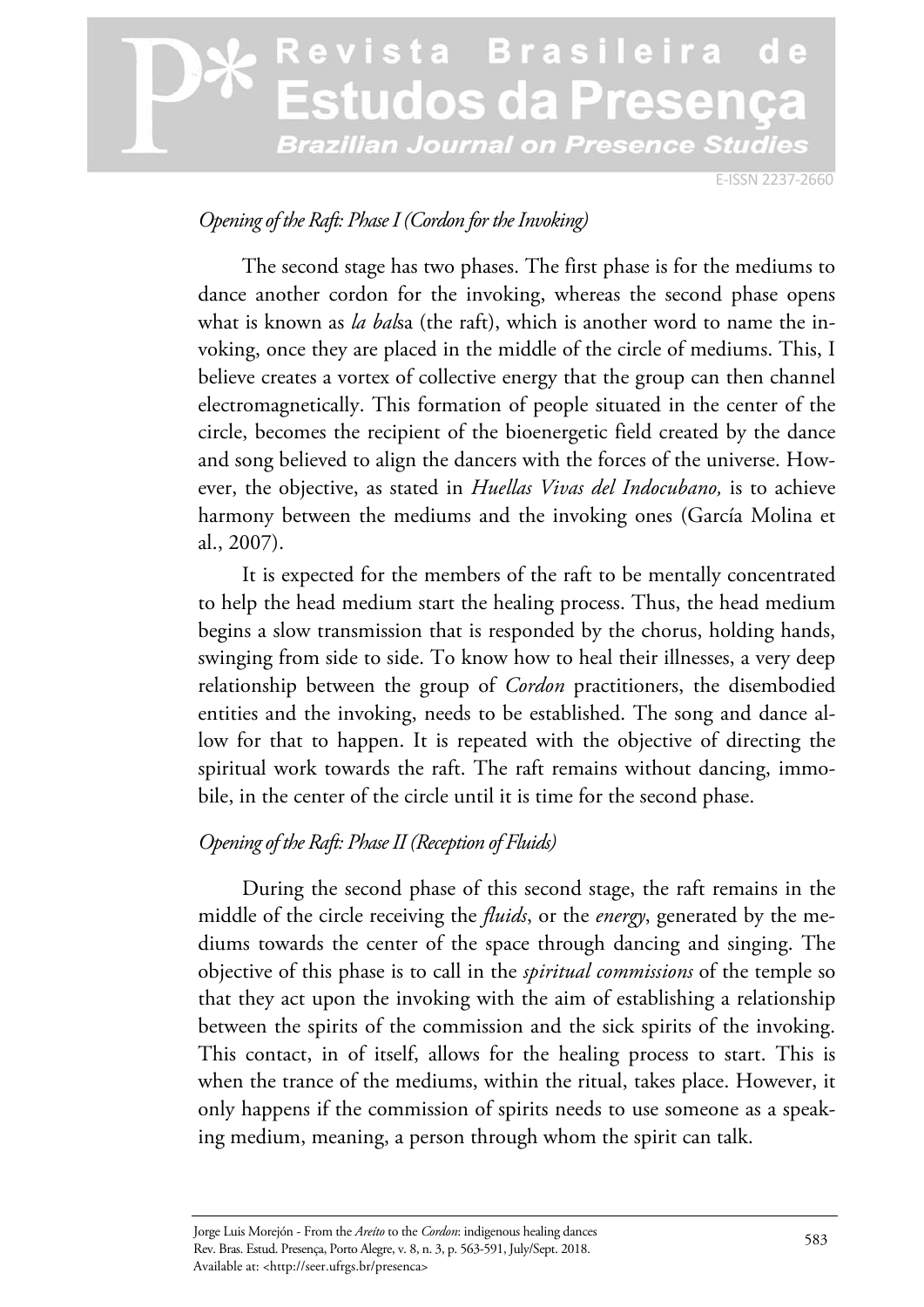#### E‐ISSN 2237‐2660

The dance comes to a climax when the dancing mediums arrive at a trance-like stage, an energetic exchange, a transmission, through which they call the *guiding spirits* who are responsible for the mediums. They are the ones able to allow the sick spirits to communicate through the instrument the medium becomes. However, here the trance is only manifested during the moment when the possession takes place. The spoken messages transmitted through the mediums while in trance will only take place during the third stage.

 The dance ends when the head medium senses that the commissions acting upon the invoking have finished their work and leave. This is when the head medium signals the sudden end. The end has to be abrupt in order for the head medium to make sure the laboring mediums are not working without the help of the commission. Throughout this phase, the mediums become aware of the problems that trouble the invoking using the help of the spirits that work with them and that permeate the raft. This stage is very important because it allows for the medium to check and diagnose the invoking within the raft.

### *The Healing*

The third stage is the most important and central stage since the main objective of this stage and the entire ceremony is the healing. All other phases are a preparation for "*dar la caridad*" (give charity), which means to provide the healing. Thus, here the same circular formation remains as the mediums hold hands, standing up, "so that the cordon's fluids or the energy they have created does not leave the cordon" (García Molina et al., 2007, p. 275). There is no dance or singing, at this moment, just the mediums' mental concentration is required.

To start the actual healing, the head medium signals to the group of mediums that it is time to give healing to the raft. This is the moment when those mediums, who saw something (like symptoms) in the invoking participants during the second stage, and have a message to tell them, go to the raft to talk to them. They communicate to them what the spirits have told them or are transmitting to them at the moment. This information is gathered through their extra sensorial capabilities and it is communicated in the form of tips, predictions and any other type of relevant information.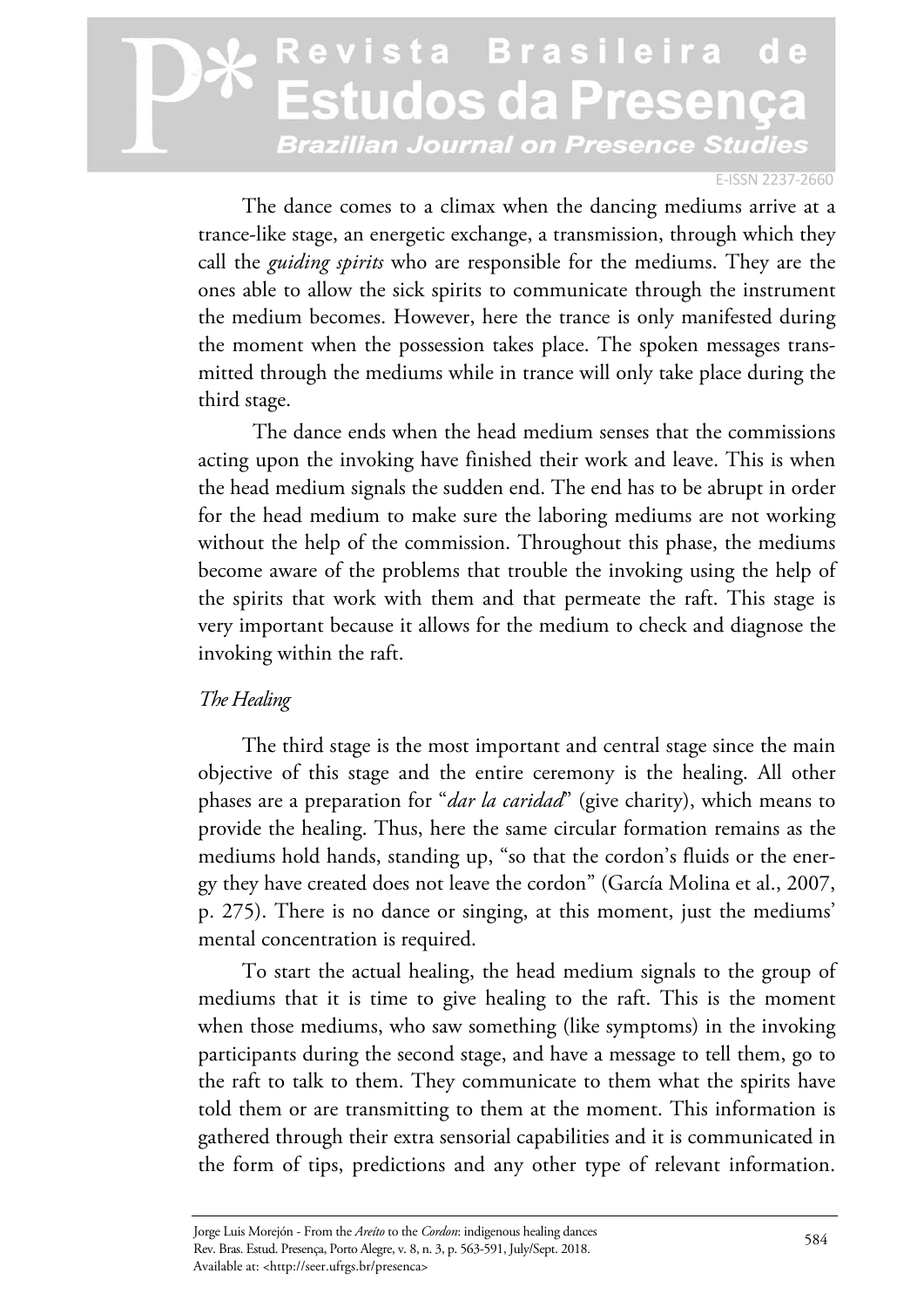#### E‐ISSN 2237‐2660

Their help is manifested through bio-energetic transfers popularly known as cleansings, which could be described as the transfer of energy to them through their hands or in any other way indicated by the spirit (Nudel; Nudel, 2000).

According to *Huellas Vivas del Indocubano*, this is the only part of the ceremony where there are established an individual connection between the mediums and the invoking participants. Only those with a certain degree of mediumship, clearly feel the problems faced by the invoking. The mediums, who went into trance in the previous stage, begin to talk here indicating that the ill spirit of an invoking member of the raft is trying to communicate through the speaking medium. This may be the only opportunity the sick spirit has to express what it needs. At this stage, the ill spirit reveals the reasons why it is disturbing the invoking person, and so the mediums talk to it to convince it to stop bothering the invoking ones. They advise the spirit to overcome its problems; they try to help it, teach it, all through verbal communication. The rest of the mediums contain the space while keeping the circular formation around them. Once this is accomplished and the head medium decides is opportune, the consulting mediums return to the circle.

García Molina et al. (2007) observed that the relationship between the medium and the invoking is divided in three different moments. The first moment is when the medium feels in his/her own body the suffering of the invoking person. The second moment takes place when the medium tells the invoking person what he/she has felt as he/she tries to heal the invoking person. The third moment happens when the medium receives the sickness in his/her own body. With this negative charge or energy, the medium enters the fourth stage, in which his/her auxiliary spirits try to transfer the negative energy to the commission in order to take it far away from the ceremony.

Once the head medium senses the negative influence of the "*espiritus ignorantes*" (ignorant spirits) or that the negative spirits have left the invoking, the third stage ends. At his point, only the commission of the temple stays. Only very experienced mediums can perceive these changes and know when all the *acción negativa* (negative action) that permeated the raft is gone. After this point the head medium calls the laboring mediums back to the circle.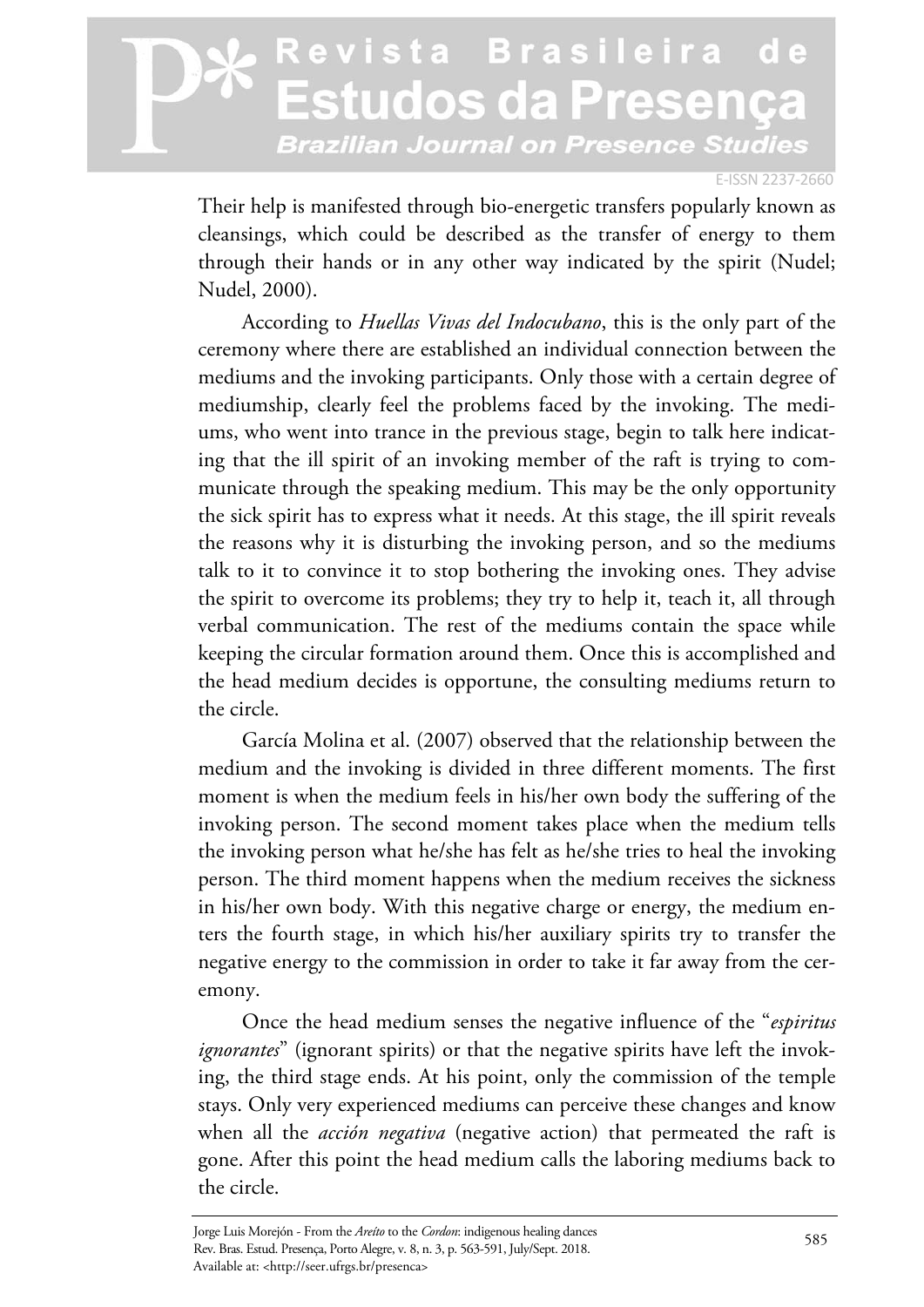E‐ISSN 2237‐2660

### *Closing of the Raft*

The way the fourth stage develops depends on how the third stage went. It is the head medium under the guidance of the spiritual commission, who ultimately knows the best way to close the ceremony. This can be done in two ways; (1) if the raft has been overwhelmed with negative spirits, then there is given a knock of work; however, (2) If the raft has not had negative spirits, then the closing is done with a soft transmission.

### *The knock of work*

When the raft has been loaded with negative spirits, also referred to as dark or less evolved, a knock of work is given. The head medium starts marking the dance step while the other mediums follow. The ritual gradually increases in speed until the head medium signals the end and suddenly finishes. This is done so that the temple's commission can influence the raft with positive energy aiming at gathering the negative influences still lingering in it. The knock of work is also suitable when the head medium sees that the other mediums are still affected by their contact with the invoking, which can happen when the work has been intense and difficult. The knock of work here, used to close this stage, is less intense than the one used at the beginning during phase II.

### *The soft transmission*

When the raft is free of such negative spirits the work is finished with a soft transmission, a tune sang by the head medium responded by the chorus while holding hands. It is possible that the head medium marks the dance step, but always soft, in tune with the transmission.

To end stage four, the head medium asks the invoking to leave the cordon. This leaves the circle only with the mediums.

### *End of the Ceremony*

The end of the ceremony can happen in several ways. One possibility is for the chorus of mediums to do a collective cleansing while holding hands. This is important due to the need mediums have to be cleansed after being working with negative influences. The mediums lift their arms, while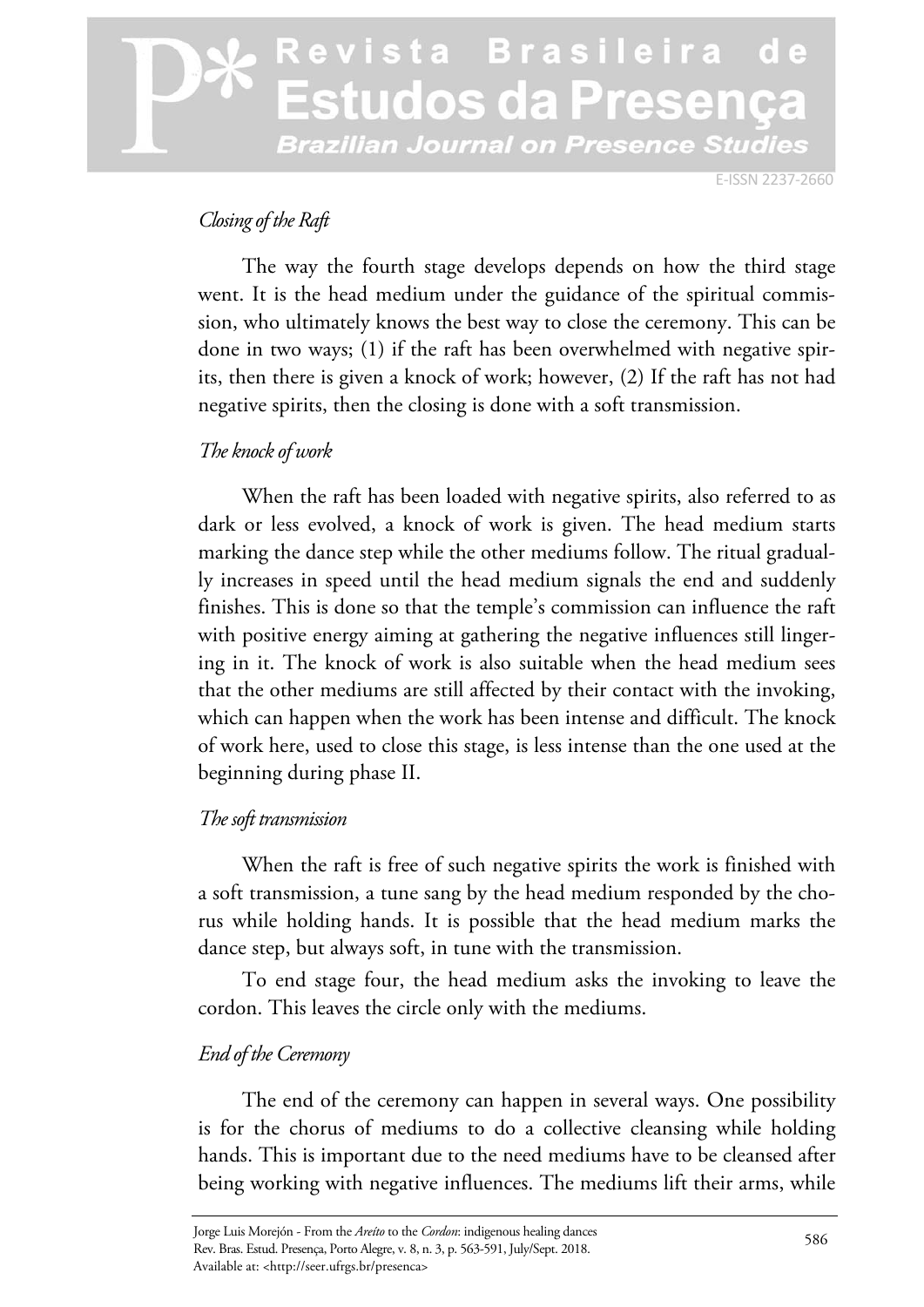#### E‐ISSN 2237‐2660

holding hands, and shake their bodies as if wanting to get rid of something negative. They repeat the move three times while pronouncing a kind of mantra: *por la fé, la esperanza y la caridad* (for faith, hope and charity). This ends the cleansing and the ceremony.

Another way to end the ceremony is by simply saying a collective prayer, holding hands, to then do the *entrega* (delivery), which means, to perform the collective cleansing explained above. There is one aspect that makes this step different; instead of saying the mantra, they produce a sound when they inhale, while raising their arms, and one when they exhale, while bringing them down. They could also end the work by doing the turns of *desenvolvimiento* (development). The procedure used for this last cleansing is similar to that of the healing blessings, explained in the section about the circle, in which the mediums hold hands and, lifting their arms above their heads, turn each other three times counterclockwise. Then, they cleanse themselves by shaking their hands and arms.

Often, to end the ceremony, the head medium sings a slow transmission responded by the chorus of mediums as they hold hands. Sometimes, the opposite happens if necessary; they end with a knock of work. According to *Huellas Vivas del Indocubano*, what matters is that the medium is assisted by the familiar spirits, the guiding spirits or other entities that sympathize with him/her to cleanse him/her. Thus, under the influence of the temple's commission, any ending serves the purpose of calling those positive spirits, who agree with the medium, to protect them.

### **Conclusion**

Many healing elements of *Cordon* dance derive from the *areítos*. The *Cordon* rite accomplishes an extra sensorial dialogue between the medium's positive entities and the negative entities brought to the ceremony by the invoking or the sick searching for help. This turns into a uniquely effective negotiation between good and evil, as embodied by the mediums, through which the ill wins his/her health back. Framed by *Cordon* Spiritism's philosophical teachings, *Cordon*'s purpose is to heal people in the Monte Oscuro's community and other centers. Dance and song serve as an instrument of consciousness and at the same time a vehicle for mediating unknown forces, releasing blocked emotions, and generating individual and collective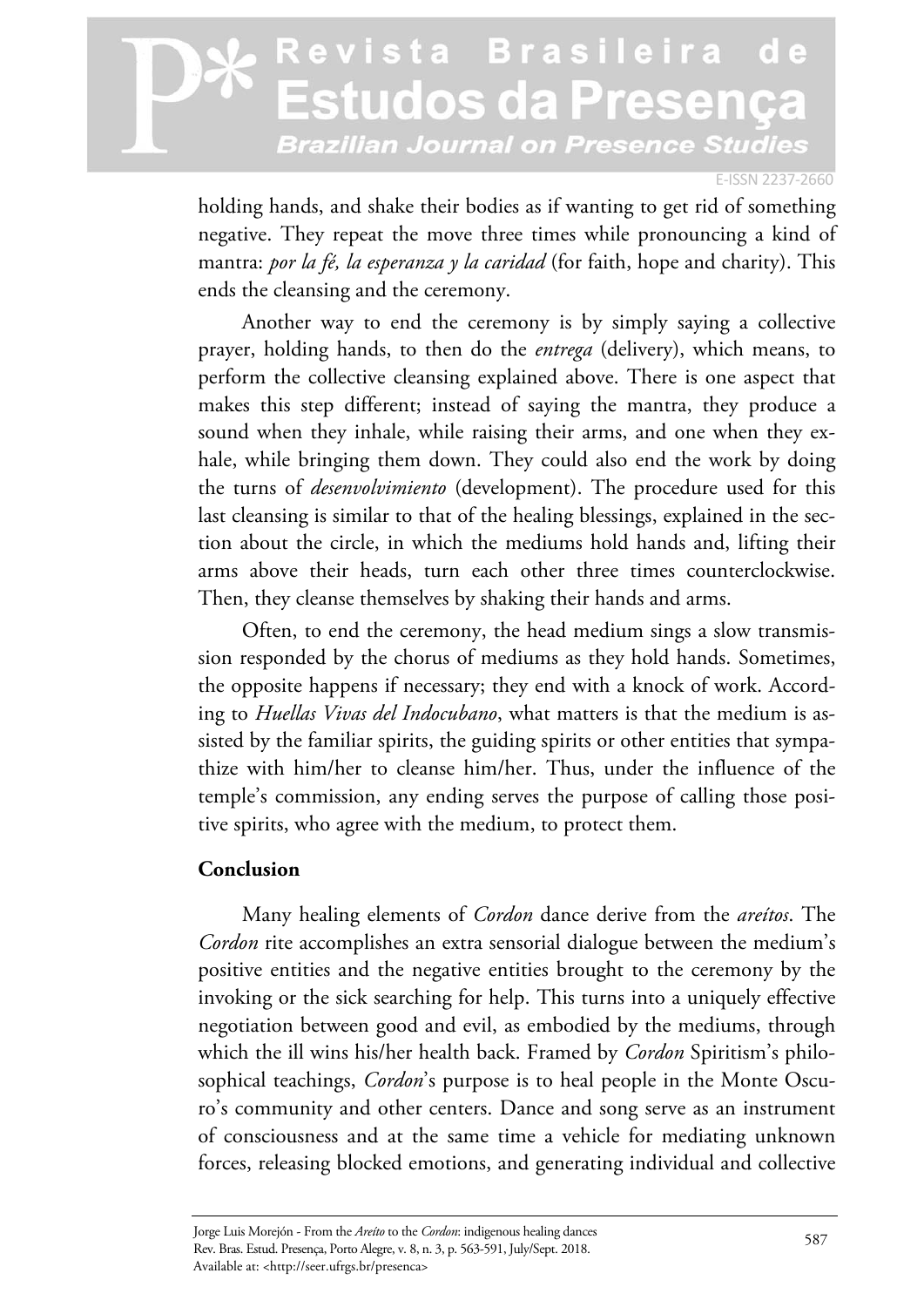#### E‐ISSN 2237‐2660

transformation (Dosamantes-Beaudry, 1997). With a clear origin in the *areíto* of the *Taíno* people, *Cordon* could inform an alternative healing process rooted in the indigenous culture of the Caribbean. *Areíto* and *Cordon*  are two sides of the same coin, and as such, both offer important information needed to maintain indigenous wisdom in our contemporary society. *Cordon*'s ritual stages illustrate indigenous performance, not as a museum piece, not as entertainment, but as vital aspect of Caribbean indigenous healing practices. Thus, it is a matter of how indigenous practitioners from the Caribbean and the Diaspora manage to incorporate such wisdom within the context of new revitalized healing practices.

### **References**

BACHILLER Y MORALES, Antonio. **Cuba Primitiva**: origen, lenguas, tradiciones e historia de los índios de las Antillas Mayores y las Lucayas. La Habana: Librería de M. de Villa, 1883.

BARREIRO, José. Introduction to the Smithsonian Taíno Symposium. (Video). Smithsonian Latino Center's 'Beyond Extinction: Consciousness of Taíno & Caribbean Indigeneity' symposium. August 26, 2011. Available at: <https://www.youtube.com/watch?v=2siAT03nOL8>. Accessed on: 30 Nov. 2016.

BLACKMAN, Lisa. **Immaterial Bodies**: affect, embodiment, mediation. London: SAGE, 2012.

BLAIR STIFFLER, David. Music of the Coastal Amerindians of Guyana: The Arawak, Carib and Warau. New York: Folkways Records, 1982. Available at: <http://media.smithsonianfolkways.org/liner\_notes/folkways/FW04239.pdf>. Accessed on: 3 Sept. 2017.

BLOMSTER, Jeffrey P. Bodies, Bones and Burials in Oaxaca, Mexico. In: FITZ-SIMMONS, James L.; SHIMADA, Izumi (Ed.). **Living with the Dead**: Mortuary Ritual in Mesoamerica. Arizona: University of Arizona Press, 2011. P. 102- 160.

BRADY BROWER, M. **Unruly Spirits**: The Science of Psychic Phenomena in Modern France. Champaign: University of Illinois Press, 2010.

BROYLES-GONZALEZ, Yolanda. Norteno Borderlands Cumbia Circuitry: Selena Quintanilla and Celso Piña. In: PRAMPOLINI, Gaetano; PINAZZI, Annamaria (Ed.). **The Shade of the Saguaro / La Sombra del Saguaro**. Essays on the Literary Cultures of the American Southwest / Ensayos sobre las culturas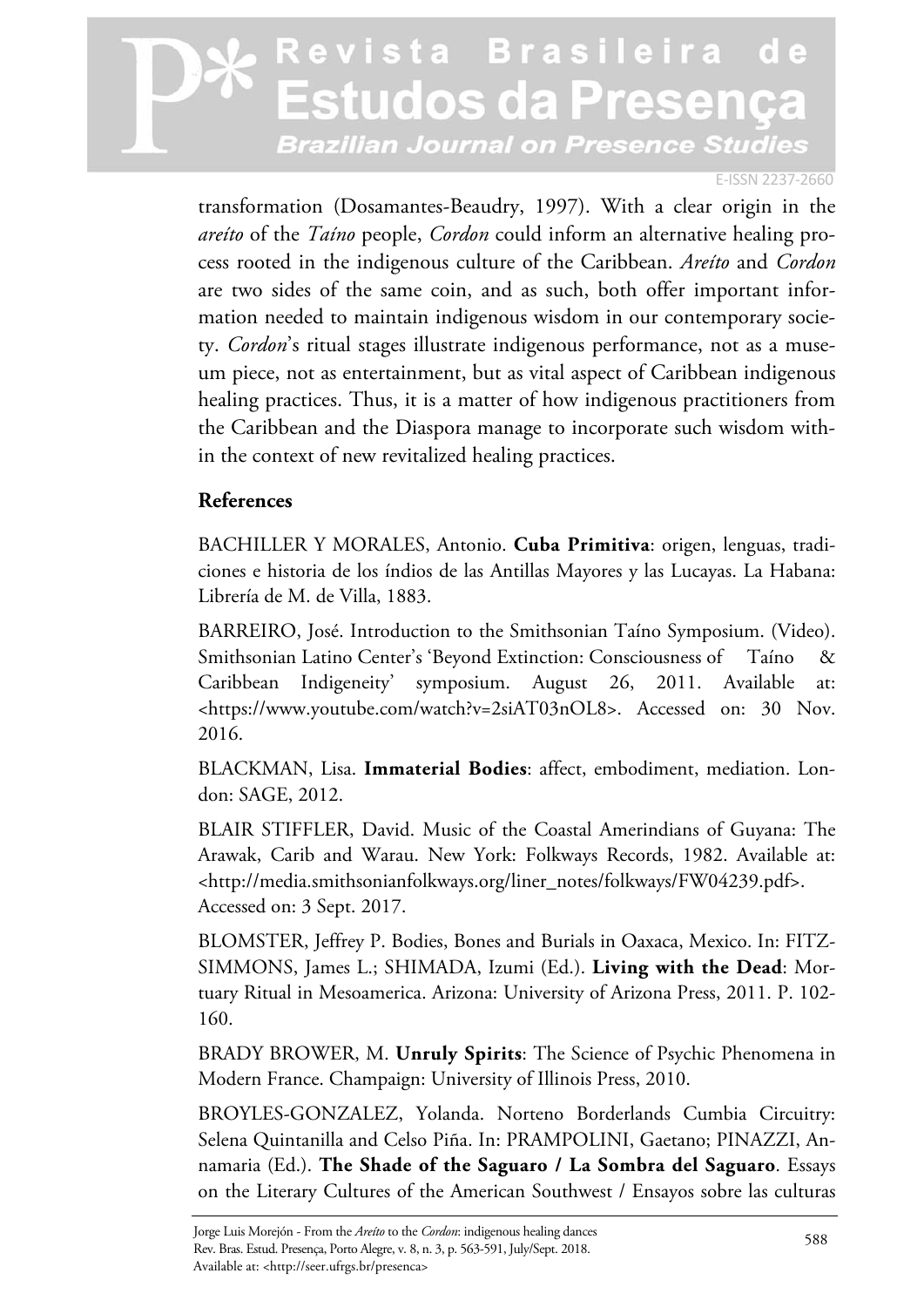#### E‐ISSN 2237‐2660

literarias del suroeste norteamericano. Firenze: Firenze University Press, 2013. P. 173-193.

CLAYTON, Lawrence A. **Bartolomé de Las Casas**. Cambridge: Cambridge University Press, 2012.

CUBAINFORMACIÓN TV. ¿Qué es y cómo se vive el espiritismo en Cuba?. 2013. Available at: <https://www.youtube.com/watch?v=nT-0sqs8m\_Q>. Accessed on: 7 April 2013.

DAGGETT, Melissa. **Spiritualism in Nineteenth-Century New Orleans**: The Life and Times of Henry Louis Rey. Mississippi: University Press of Mississippi, 2016.

DOSAMANTES-BEAUDRY, Irma. Reconfiguring Identity. **Arts in Psychotherapy Journal**, Elsevier, v. 24, n. 1, p. 51-57, 1997.

EL CORDON. Green Parrot Productions. 2014. Available at: <https://www.youtube.com/watch?v=8Vhaq2Z4xSw>. Accessed on: 30 Nov. 2016. (Video).

FERNANDES, Washington. El Espiritismo en Cuba. **Boletin GEAE**, n. 460, 29 Jul. 2003. Available at: <http://www.sociedadespiritistacubana.org/Espiritismo\_ en\_Cuba.htm>. Accessed on: 30 Nov. 2016.

FONT, Mauricio Augusto; QUIROZ, Alfonso W. Cuban Counterpoints**:** the legacy of Fernando Ortiz**. Lanham: Lexington Books, 2005.**

GARCÍA MOLINA, José Antonio et al. **Huellas Vivas del Indocubano**. Habana: Editorial de Ciencias Sociales, 2007.

GUERRA, Ramiro. **Calivan Danzante**. Caracas: Monte Avila Editores Latinoamerica; Consejo Nacional de Cultura; Direccion de Danza, 1998.

HUNNINGHER, Benjamin. **The Origin of the Theater**. New York: Hill and Wang, 1968.

KARDEC, Allan. **Spiritism in its Most Simple Expression**. A short exposition of spirits' doctrine and their manifestations. Transl. Miss Gr. & J. J. T. Leipzig: Franz Wagner, 1865. Available at: <https://books.google.com/books?id=YihbA

AAAcAAJ&pg=PA30&dq=mediumnity>. Accessed on: 30 Nov. 2016.

LAGO, Vieito, Angel. **Consideraciones de Don Fernando Ortiz Sobre el Espiritismo de Cordón**. Centro Municipal de Patrimonio Cultural en Manzanillo, n. d. Available at: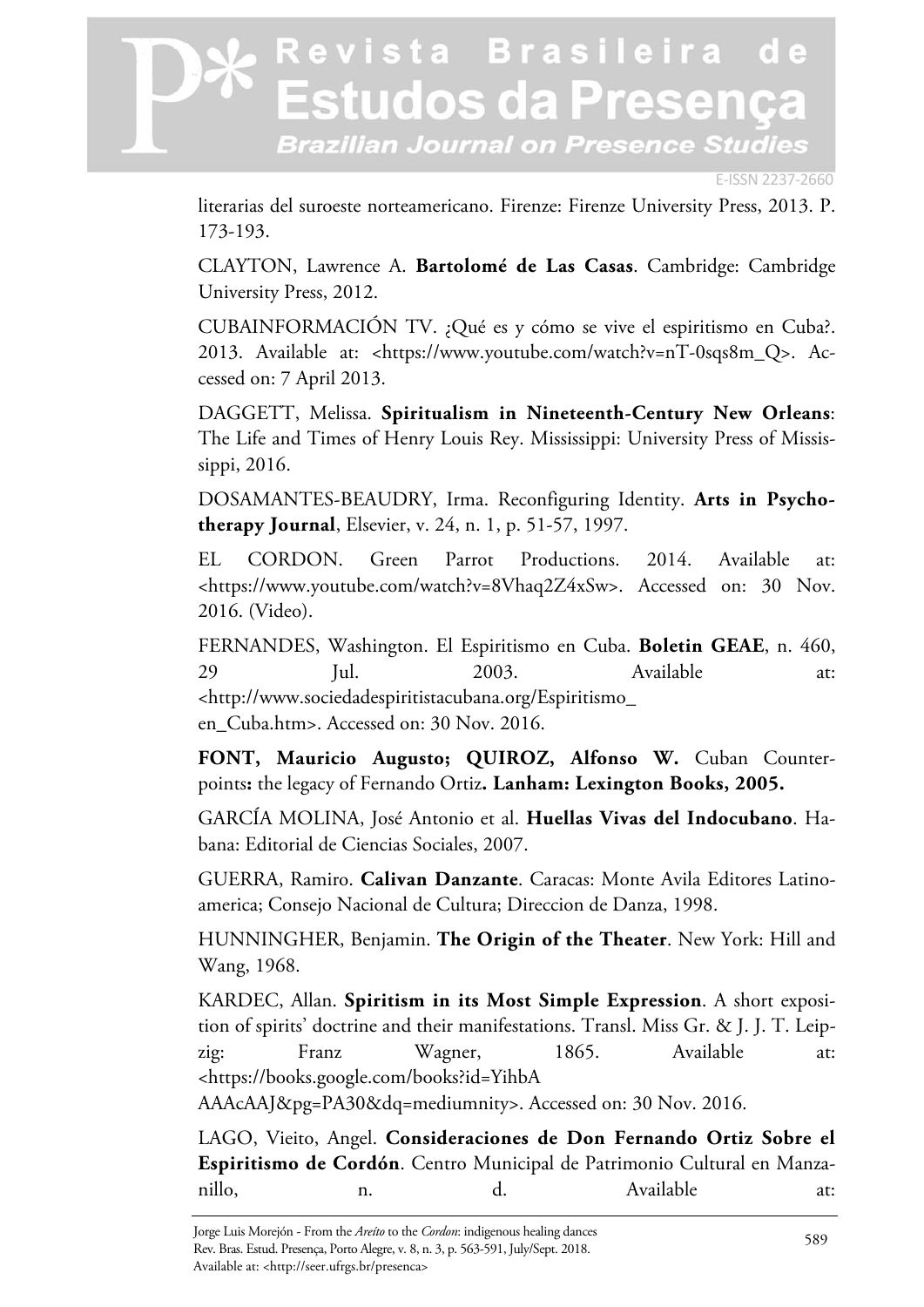#### E‐ISSN 2237‐2660

file:///C:/Users/Jorge/Downloads/Manzanillo\_Oriente.mht. Accessed on: 30 Nov 2016.

LENZERINI, Federico. Intangible Cultural Heritage: The Living Cultures of People. **European Journal of International Law**, v. 22, n. 1, 2011. Disponível em: <https://doi.org/10.1093/ejil/chr006>. Acessado em: 24 abr. 2018.

LLOGA, Carlos; LARDUET, Abelardo. Valores Patrimoniales del Cordon de Monte Oscuro. **Caminos**, La Habana, 2012. Available at: <http://revista.ecaminos.org/article/valores-patrimoniales-del-cordon-de-monteoscuro/>. Accessed on: 30 Nov. 2016.

LOKONO ARAWAKAN music and dance that looks like Cordon 1. 2017a. Available at: <https://www.youtube.com/watch?v=tHyK25G8qFc>. Accessed on: 17 Sept. 2016. (Video).

LOKONO ARAWAKAN music and dance that looks like Cordon 2. 2017b. Available at: <https://www.youtube.com/watch?v=93AB2EEcwqo>. Accessed on: 17 Sept. 2016. (Video).

MORRIS, Rosalind C. On the Subject of Spirit Mediumship in the Age of New Media. In: BEHREND, Heike; DRESCHKE, Anja; ZILLINGER, Martin (Ed.). **Trance Mediums and New Media**: Spirit Possession in the Age of Technical Reproduction. New York City: Fordham University Press, 2014.

NUDEL, Michael; NUDEL, Eva. **Health by Bio-Energy and Mind**: Everything You Need to Develop Your Ability to Feel and Assess Human Energy, and Perform Energy Healing and Balancing. Kalispell: Bio-Energy Systems Services, 2000.

PÉREZ FIRMAT, Gustavo. **Literature and Liminality**: Festive Readings in the Hispanic Tradition. Durham: Duke University Press, 1986.

PÉREZ FIRMAT, Gustavo. A Willingness of the Heart: Cubanidad, Cubaneo, Cubanía. **Cuban Studies Association Occasional Papers**, v. 2, n. 7, oct. 1997. Available at: <http://scholarlyrepository.miami.edu/csa/8>, Accessed on: 24 April, 2018.

RAMIREZ CALZADILLA, Jorge. Religion in the Work of Fernando Ortiz. In: FONT, Mauricio Augusto; QUIROZ, Alfonso W. (Ed.). **Cuban Counterpoints**: the legacy of Fernando Ortiz. Lanham: Lexington Books, 2005.

SAENZ COOPAT, Carmen Maria; VINUEZA, Maria Elena. Oral Traditions of Cuba. In: KUSS, Malena (Ed.). **Music in Latin America and the Caribbean**:

Jorge Luis Morejón - From the *Areíto* to the *Cordon*: indigenous healing dances Rev. Bras. Estud. Presença, Porto Alegre, v. 8, n. 3, p. 563-591, July/Sept. 2018. Available at: <http://seer.ufrgs.br/presenca>